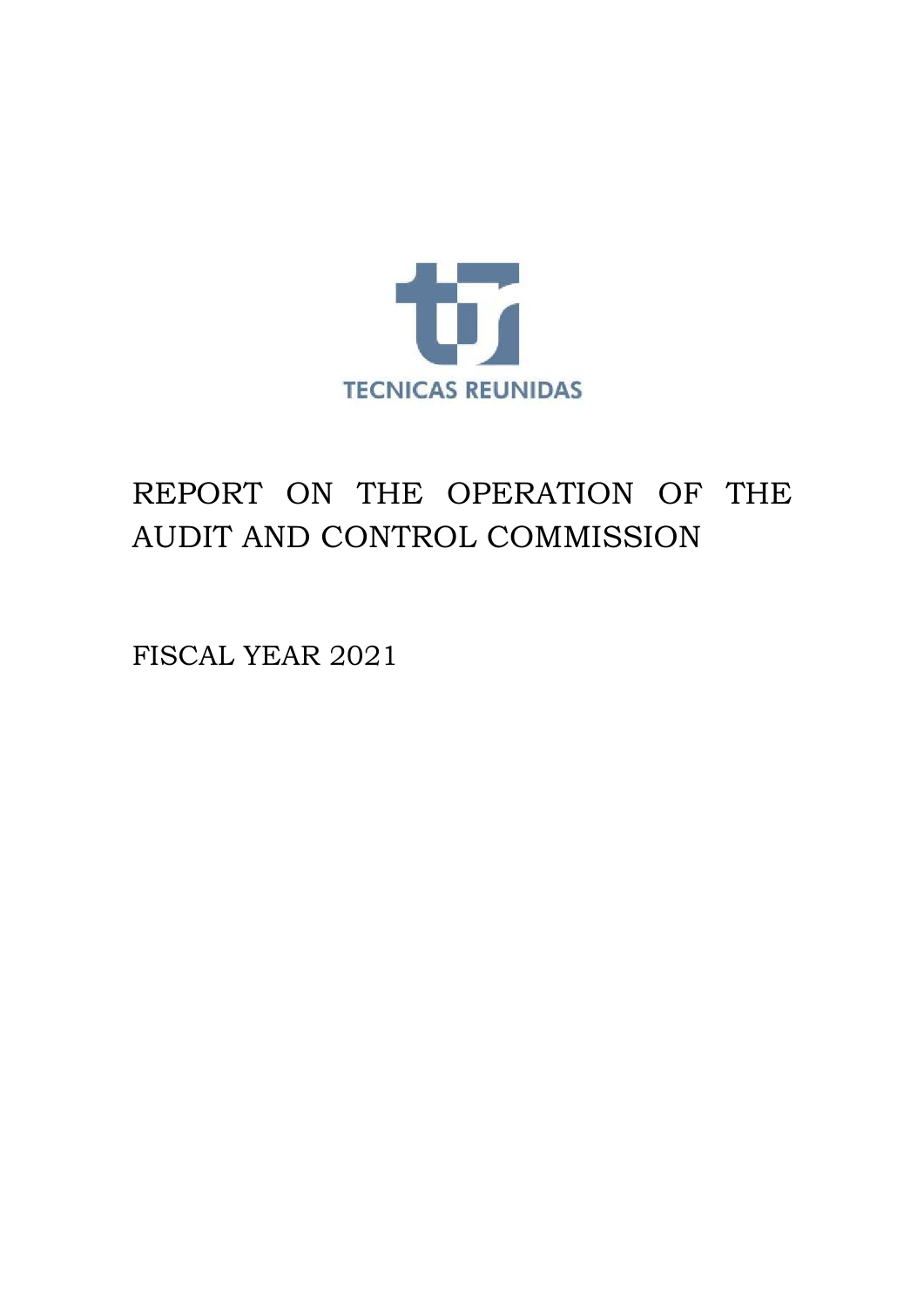

# **CONTENTS**

|    | 2. REGULATION OF THE COMMISSION AND PRACTICAL GUIDELINES THAT ARE  |  |
|----|--------------------------------------------------------------------|--|
|    |                                                                    |  |
|    | 4. COMPETENCIES OF THE COMMISSION AND ACTIVITIES CARRIED OUT       |  |
|    |                                                                    |  |
|    | 6. OPINION OF THE COMMISSION ON THE INDEPENDENCE OF THE AUDITOR OF |  |
|    |                                                                    |  |
| 8. |                                                                    |  |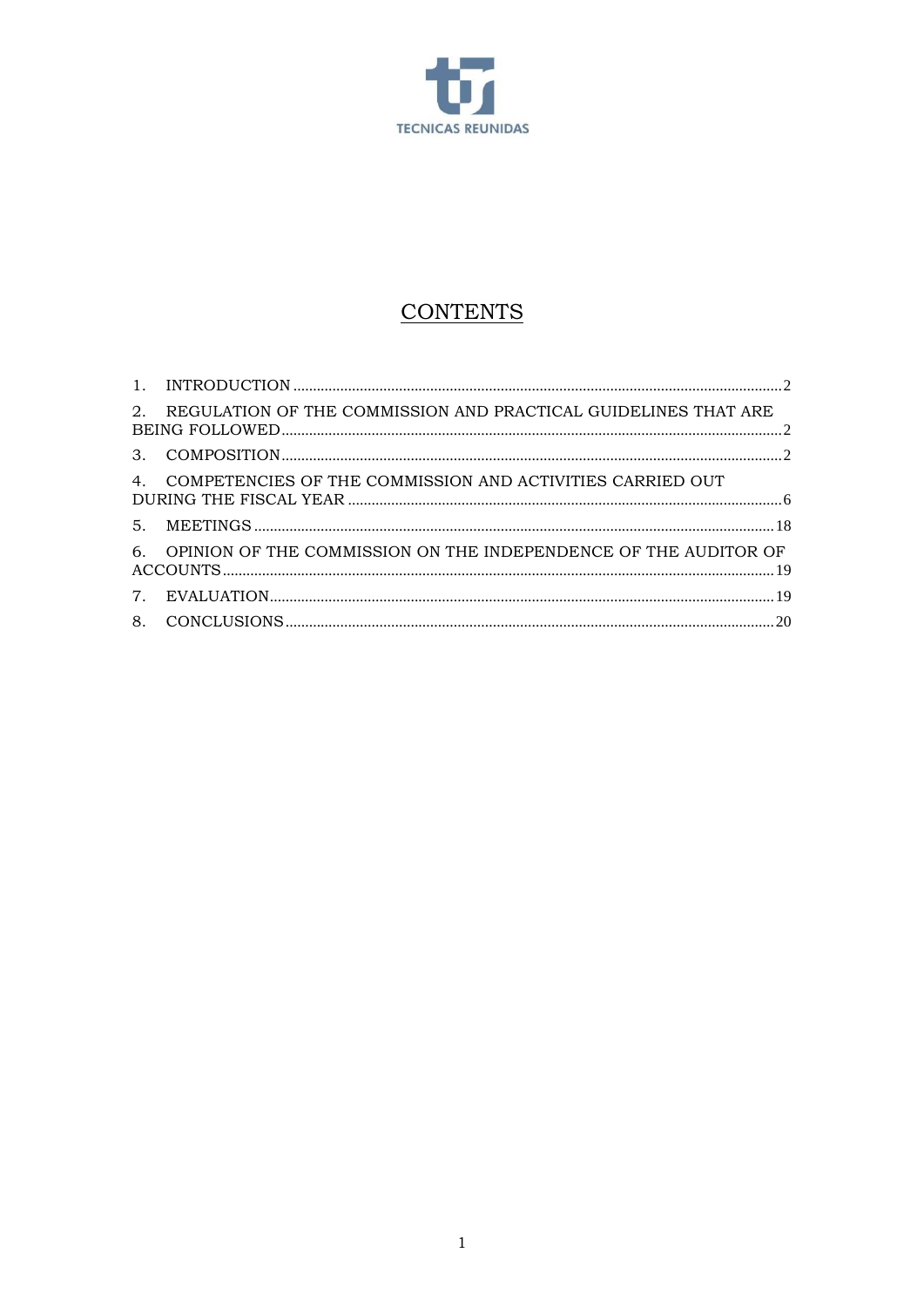

# REPORT ON THE OPERATION OF THE AUDIT AND CONTROL COMMISSION DURING FISCAL YEAR 2021

### <span id="page-2-0"></span>1. INTRODUCTION

The revised text of the Capital Companies Law, approved by Royal Legislative Decree 1/2010, of July 2 ("LSC") establishes in Article 529 terdecies that listed public limited companies must constitute an audit commission, whereas its rules of composition, operation and powers are established in Article 529 quaterdecies of the LSC.

On the other hand, Article 529 nonies of the LSC establishes that the Board of Directors must evaluate its operation and that of its Commissions annually, and Recommendation 36 of the Code of Good Governance of Listed Companies (the "Good Governance Code") sets forth that the evaluation of the Commissions will be based on the report that they submit to the Board of Directors.

Based on the foregoing, the Audit and Control Commission of Técnicas Reunidas, S.A., (the "Company") has prepared this report on its operation during the 2021 fiscal year, which will be available to shareholders and other stakeholders on the Company's website from the time the formal notice of the Ordinary General Shareholders' Meeting is sent out, in accordance with Recommendation 6 of the Good Governance Code.

# <span id="page-2-1"></span>2. REGULATION OF THE COMMISSION AND PRACTICAL GUIDELINES THAT ARE BEING FOLLOWED

The rules governing the composition and functioning of the Audit and Control Commission of the Company is regulated in Article 29 of the Company Bylaws and 13 of the Board of Directors' Regulations. These documents are permanently published for consultation on the Company's corporate website [\(www.tecnicasreunidas.es\)](http://www.tecnicasreunidas.es/).

In the exercise of its functions, the Audit and Control Commission starts from what is established in the Good Governance Code and has also taken into account the basic principles and recommendations of Technical Guide 3/2017, of the CNMV on Audit Commissions of Public Interest Entities, published in June 2017 (the "Technical Guide 3/2017"). In this sense, this report includes the information contained in section 79 of Technical Guide 3/2017.

#### <span id="page-2-2"></span>3. COMPOSITION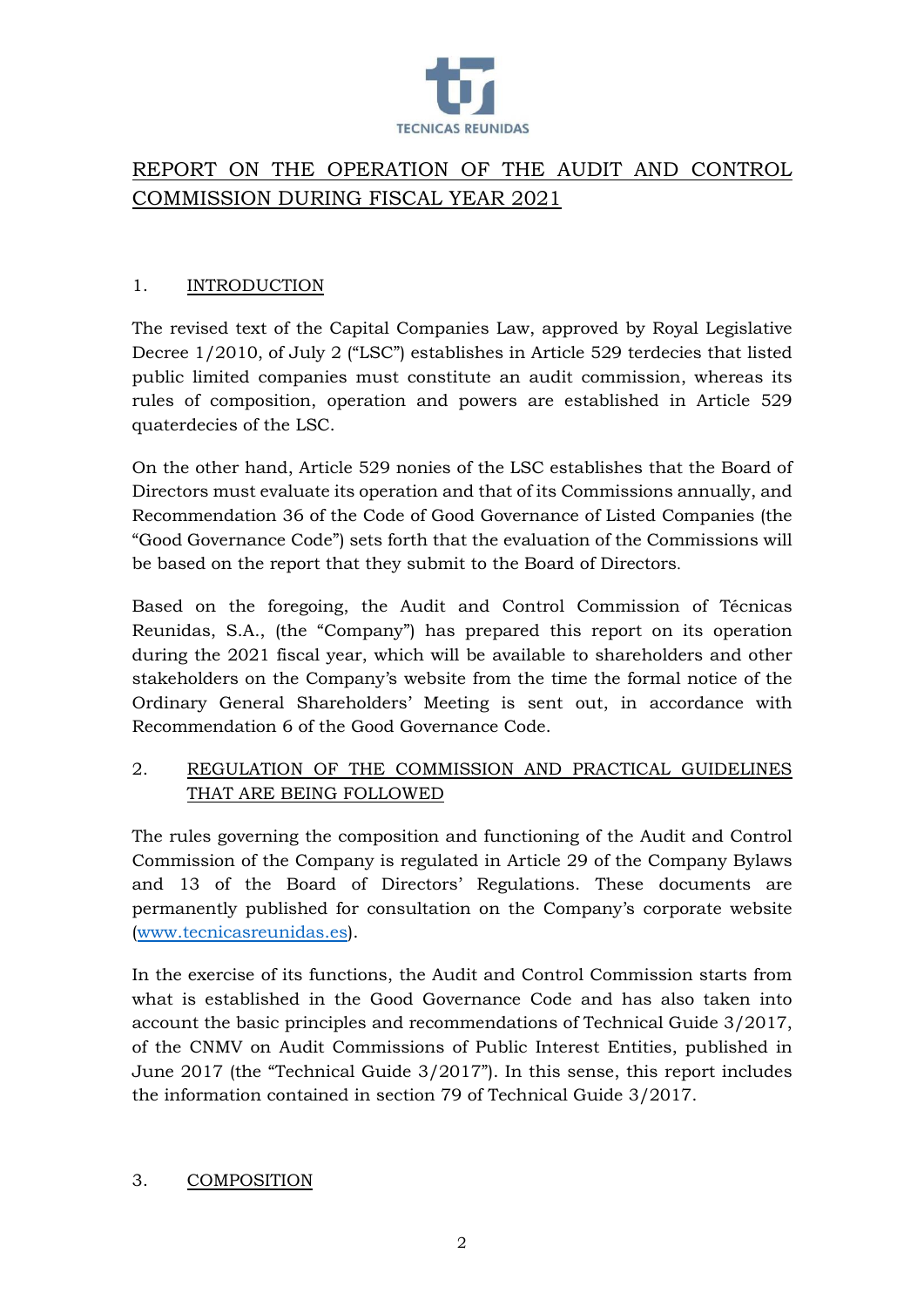

In accordance with Articles 29 of the Company Bylaws and 13 of the Board Regulations, the Audit and Control Commission must be comprised of a minimum of three and a maximum of five directors, appointed by the Board of Directors from among its non-executive directors, with the majority of them being independent directors.

Likewise, at least one of the independent directors that form part of the Commission will be appointed taking into account their knowledge and experience in accounting, auditing, risk assessment, both financial and nonfinancial or all of these. In any case, as a whole, the members of the Commission will have relevant technical knowledge in relation to the sector of activity that the Company belongs to.

In turn, the President of the Audit and Control Commission will be elected from among the independent directors that are members of the same for a term of four years and may be re-elected after a period of one year has elapsed from the date of their cessation.

During the 2021 fiscal year, the Audit and Control Commission did not change its composition and this was as follows:

| Director                                             | Position  | Category    |  |  |
|------------------------------------------------------|-----------|-------------|--|--|
| Ms. Petra Mateos Aparicio                            | President | Independent |  |  |
| Mr. Pedro Luis Uriarte Santamarina                   | Member    | Independent |  |  |
| Mr. José Manuel Lladó Arburúa                        | Member    | Proprietary |  |  |
| Mr. José Nieto de la Cierva                          | Member    | Independent |  |  |
| Mr. Ignacio Sánchez-Asiaín Sanz                      | Member    | Independent |  |  |
| Non-Board Member Secretary: Ms. Laura Bravo Ramasco. |           |             |  |  |

• Ms. Petra Mateos-Aparicio Morales (President) is an independent nonexecutive director. She was appointed director by co-option by resolution of the Board on February 29, 2016, an appointment that was ratified at the General Meeting of June 29, 2016 and the General Meeting of June 25, 2020 and appointed as member and President of the Commission on July 31, 2018.

Mrs. Mateos Aparicio holds a PhD "cum laude" in Economics and Business Administration from the Complutense University of Madrid and is a Professor of Financial Economics. She has been Vice-President of the Spain – U.S. Chamber of Commerce since July 2011 and a director of Unicaja Banco since February 2014. She was a director of Banco CEISS from 2014 until its merger with Unicaja in September 2018. She has been the Executive President of Hispasat (2004-2012), Non-Executive President of Hisdesat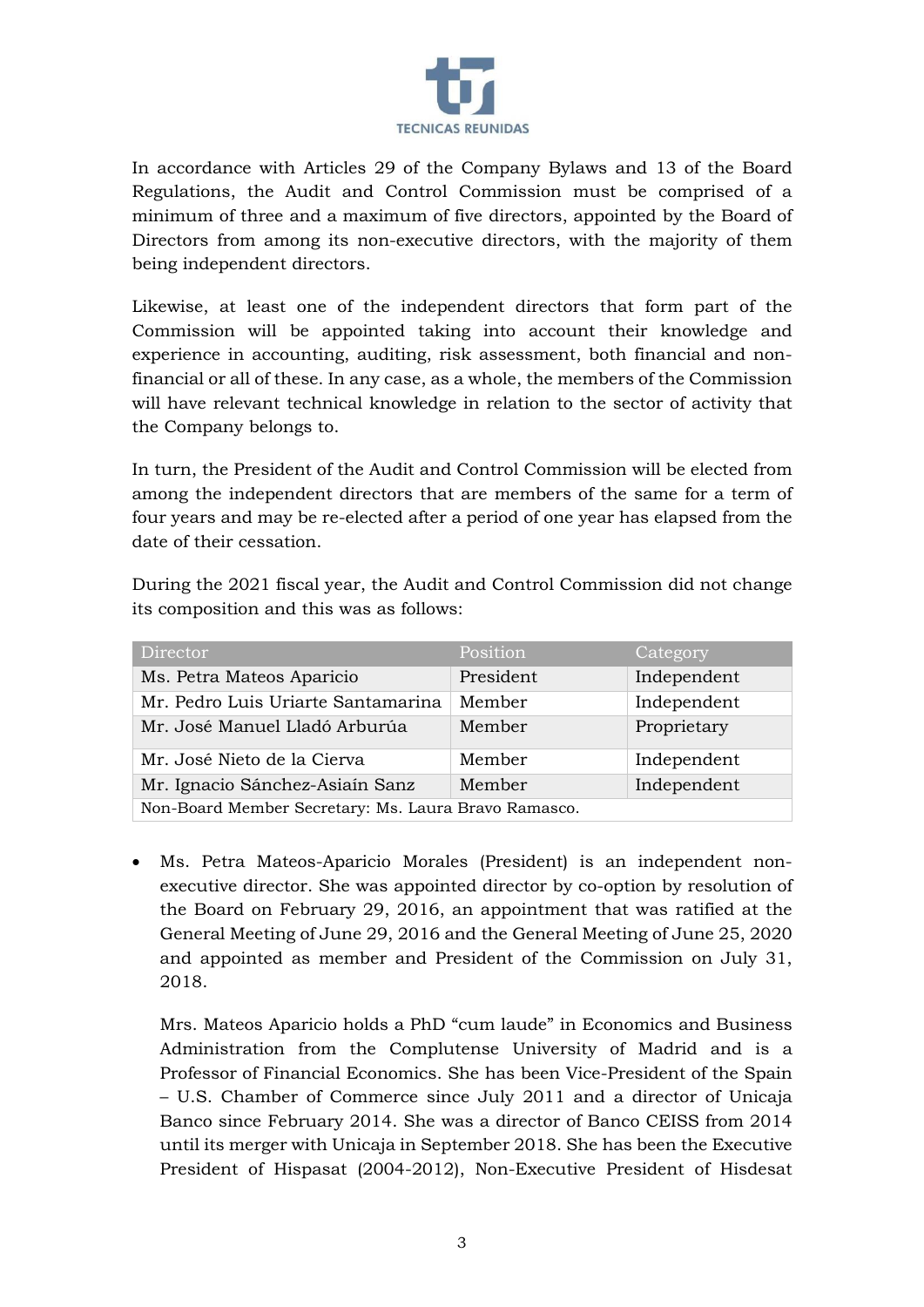

(2005-2011) and a Member of the Board of Directors of Solvay from 2009 to 2013. She has extensive academic experience as Professor of Financial Economics at the Department of Business Economics and Accounting of the Faculty of Economics and Business Studies of the UNED and Professor of Financial Economics at the University College of Financial Studies (CUNEF) (1982-2015). She has also been a member of the National Board of Directors of the Spanish Institute of Financial Analysts (IEAF) since 2011 and member of the Board of ANECA during the period 2009-2015.

Notable among the distinctions she has received are the Knight of the Order of the Legion of Honor of the French Republic, Business Leader of the Year (2010), awarded by the Spain-U.S. Chamber of Commerce and the Women Together Foundation Award (2009), awarded by the United Nations Economic and Social Council (ECOSOC). Her most recent book, "Corporate Finances", written in collaboration with Brealey, Myers, Marcus and Mateos (McGraw-Hill and UNED, 2010) is a significant insight into decision-making in the field of finances. She is also a non-executive Director of Ghesa Ingeniería y Tecnología, S.A.

• Mr. Pedro Luis Uriarte Santamarina (member) is an external independent director. He was appointed director at the General Meeting held on June 22, 2011 and subsequently re-elected by the General Shareholders' Meeting and appointed member of the Commission on July 28, 2012.

Mr. Uriarte Santamarina holds a degree in Economics and Law from the Deusto Business School in Bilbao. He has a total of 46 years of experience, 9 years in the industrial sector, 23 in finance, 10 in strategic consultancy and 4 in public administration, in addition to 7 years of tenure as a university professor over that period of time. In the banking sector, he has been CEO (1984) and Vice-President (1997) of BBV. After the BBV merged with Argentaria (1999), he was appointed CEO and Vice-President of BBVA until his early retirement in 2001. From 1997 to 2002, he was also Vice-President of the Board of Directors of Telefónica S.A. and among other professional activities, he is currently CEO of Economía, Empresa y Estrategia, S.A. and Director of Panda Security, S.L.

• Mr. José Manuel Lladó Arburúa (member) is a proprietary director. He was re-elected as a director at the General Meeting on June 25, 2020 and designated a member of the Commission on July 28, 2020, after the Commission was formalized in the Company's Bylaws.

Mr Lladó Arburúa has a BSBA from Georgetown University and an MBA from the University of Chicago. In his professional career, he has been manager of the international corporate finance division of Citibank N.A. (1986-1990)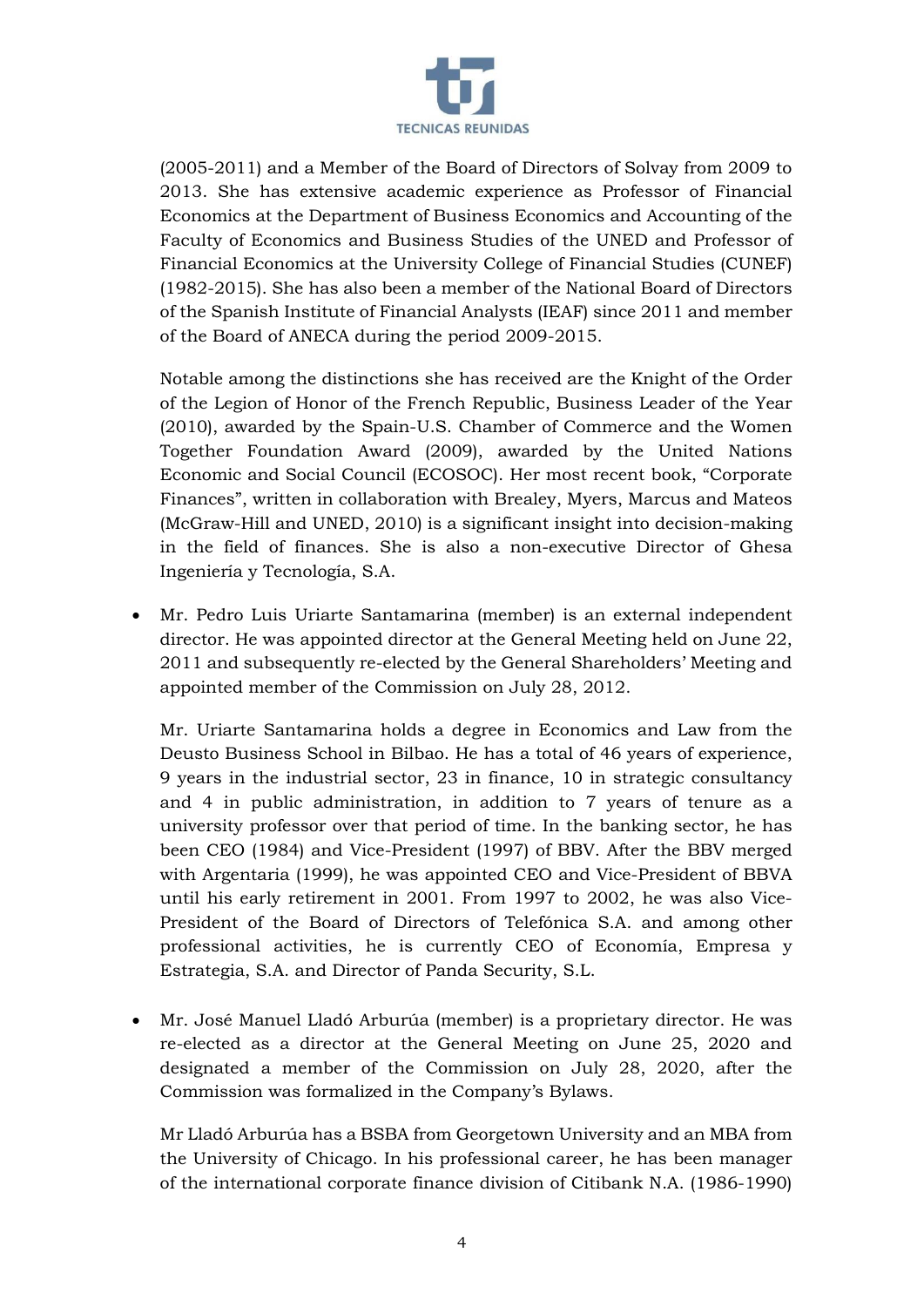

Managing Director of the Chase Manhattan Bank, with responsibility for Global Market Sales for Spain (1990-2001) and Assistant Deputy Managing Director of Banesto, with responsibility over the International and Treasury area (2001-2004). He has been a director of CESCE (2001-2004), Managing Director and Founder of Ideon Financial Services (2004-present), Founding Partner, President and Director of Summa Financial Services (2013-present), Founding Partner and President of Borrox Financial Solutions (2017 present), Founding Partner of Summa Financial Services (2004-present) and Managing Director of Ideon Financial Services (2008-present), as well as Managing Director of Araltec, S.L., Director of Ideon North America (subsequently Choice) (2008-2019) and Founding Partner and President of Borrox Financial Solutions (2017-present).He is a member of the Board of Directors of Aragonesas Promoción de Obras y Construcciones, S.L. (Director), Layar Castilla, S.A. (President), Summa Investment Solutions, S.A. (President), Choice Financial Solutions, S.L. (Director), Fintonic Servicios Financieros, S.L. (Director), León Valores S.A., SICAV (Director), Araltec, S.L. (Vice-President) and Aragonesas Promoción de Obras y Construcciones (Director).

• Mr. José Nieto de la Cierva (member) is an independent non-executive director. He was appointed director at the General Meeting held on June 27, 2018 and appointed member of the Commission on July 31, 2018.

Mr. Nieto de la Cierva has a degree in Economic Sciences and Business Administration from the Complutense University of Madrid. He has developed his professional career in the private sector, as a member of the consultancy department of KPMG Spain (1988-1989), subsequently part of the JP Morgan Group (1989-2002), Director of the Chase Manhattan Bank (1998-2002) and Managing Director of Corporate Banking for the Chase Manhattan Bank in Spain (1998-2002). He subsequently joined Banesto (2002-2010), where he was Deputy Managing Director of Corporate Banking (2002) and Managing Director of Wholesale Banking (2006). He has also held posts in the Banca March Group (2010-2017), where he was President of Banco Inversis, CEO of Banca March, Director and member of the Audit Commission of Corporación Financiera Alba, Director and member of the Executive Commission of Ebro, Director of Consulnor and Director of Aegon España. He is also currently Deputy Managing Director of Banco Sabadell, having held this position since 2018.

• Mr. Ignacio Sánchez-Asiaín Sanz (member) is an independent non-executive director. He was appointed director at the General Meeting held on June 25, 2020 and appointed member of the Commission on September 30, 2020.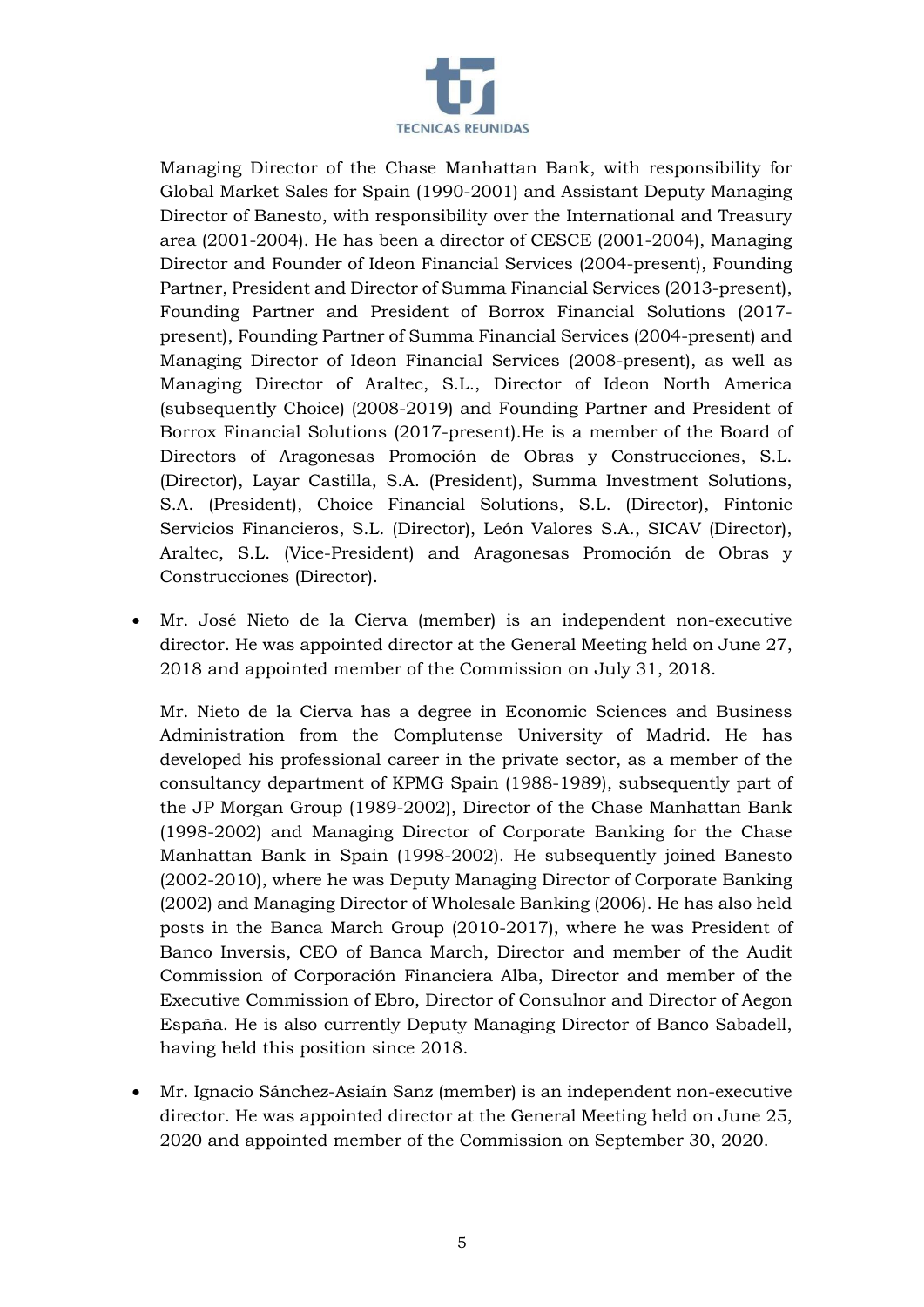

Mr. Sánchez-Asiaín Sanz has a degree in Economics and Business Administration from the University of Deusto and an MBA with a specialty in Financial Intermediation from the Wharton School – University of Pennsylvania. He has developed his professional career in the private sector, as a market analyst for Prescott Ball & Turben, European project manager, member of the European Senior Advisory Board and Senior Advisor of

Iberia in Oliver Wyman & Co., International Business Development Director, Private Banking General Manager, General Manager of Systems and Operations and member of the Steering Committee in the BBVA Group, General Manager of Bilbao Bizkaya Kutxa (BBK), Corporate General Manager of Kutxabank and CEO of Banco Popular and President of Gobertia Órganos de Gobierno. Currently, Mr. Ignacio Sánchez-Asiaín Sanz is a member of the Boards of Weguest, S.L., Tradeslide Ltd., Gobertia Global, Gobertia CEE, Gobertia España and Gobertia Perú.

Detailed information on the members of the Commission and their professional background is available to shareholders, investors and other interested parties on the Company's website.

In accordance with the foregoing, the Commission has been made up entirely of non-executive directors, most of whom are independent directors, including its President, in accordance with the provisions of Article 529 quaterdecies of the LSC. All of its members have been appointed by the Board of Directors, and in particular its President, taking into account the tasks of the Commission and ensuring that its composition responds to a variety of diversity criteria, among which are those related to the knowledge, skills, professional experience, competencies, personal capacities, gender and sectoral knowledge of its members.

### <span id="page-6-0"></span>4. COMPETENCIES OF THE COMMISSION AND ACTIVITIES CARRIED OUT DURING THE FISCAL YEAR

Article 13.2 of the Regulations of the Board of Directors includes the functions of the Audit and Control Commission, without prejudice to other functions that the Board of Directors may assign to it, the Commission has, among others, the following basic responsibilities:

# *In relation to the supervision of financial and non-financial information:*

a) Report to the General Shareholders' Meeting on matters within its scope and, in particular, on the result of the audit, explaining how the audit has contributed to the integrity of the financial information and the role that the Commission has played in this process.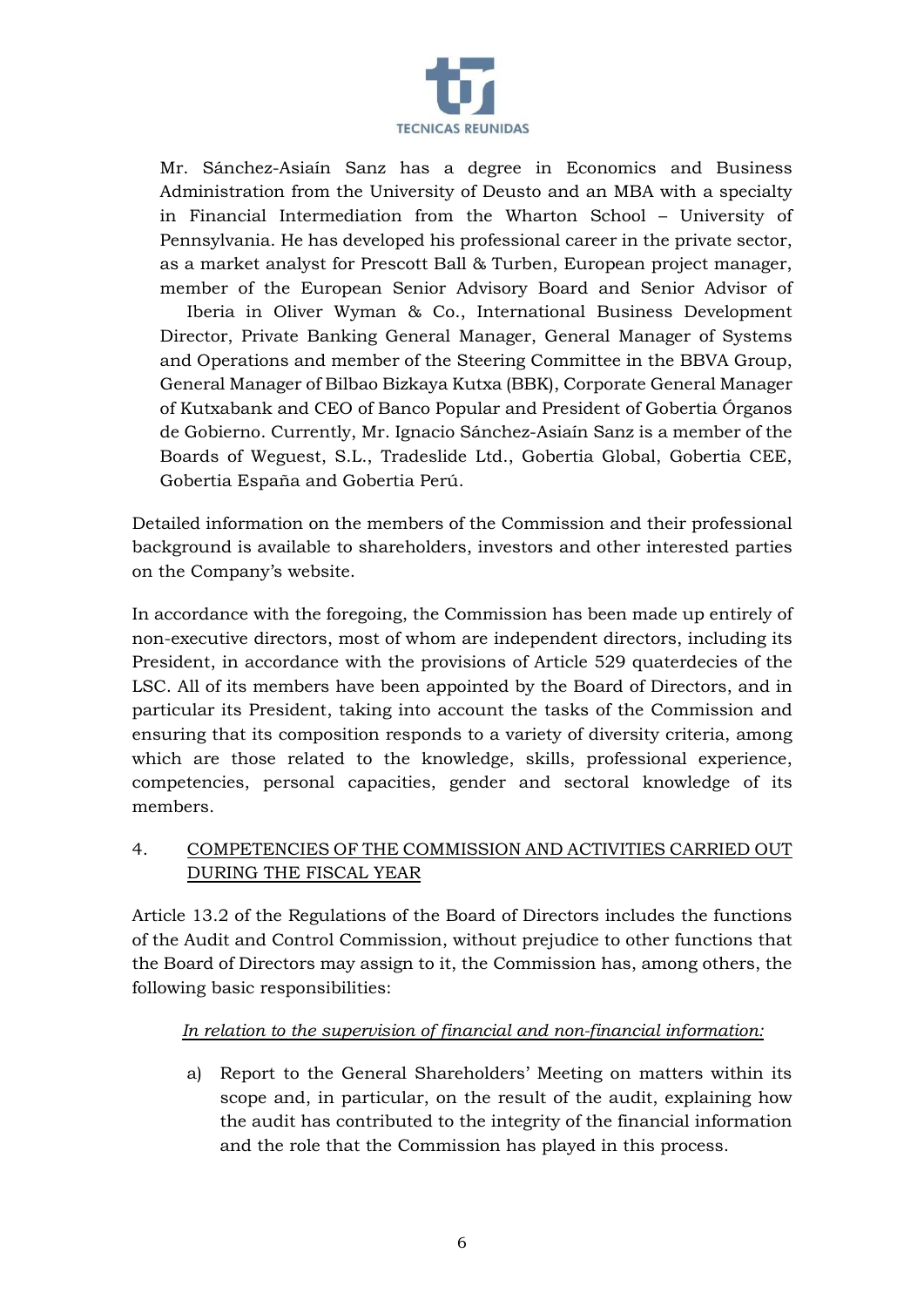

- b) Supervise and evaluate the process of preparation and presentation of the mandatory financial and non-financial information relating to the Company and, where appropriate, to the Group, including the periodic financial and non-financial information that, as a listed company, the Company must provide to the markets and their supervisory bodies, ensuring that the intermediate accounts are prepared under the same accounting criteria as the annual accounts, always relying on the direct collaboration of the external and internal auditors, and presenting where appropriate, recommendations or proposals to the Board of Directors aimed at safeguarding their integrity.
- c) Ensure that the annual accounts that the Board of Directors presents to the General Shareholders' Meeting are prepared in accordance with accounting regulations. In those cases in which the account auditor has included any exception in their audit report, the President of the Audit and Control Commission will clearly explain at the General Meeting the opinion of the Commission on its content and scope, making a summary of said opinion available to the shareholders at the time of publication of the notice of the Meeting, together with the rest of the proposals and reports of the Board.

#### *In relation to the supervision of internal control and internal audit:*

- d) Periodically supervise the effectiveness of the Company's internal control and internal audit, as well as discuss with the account auditor the significant weaknesses of the internal control system detected during the audit, all without compromising its independence. For such purposes, and where appropriate, they may submit recommendations or proposals to the Board of Directors and the corresponding deadline for their follow-up.
- e) In relation to the information and internal control systems: (i) to know and supervise the internal control systems of the Company, check their adequacy and integrity and review the appointment or replacement of those responsible; (ii) to ensure in general that the policies and systems established in matters of internal control are applied effectively in practice; (iii) to review compliance with regulatory requirements, the adequate delimitation of the consolidation perimeter and the correct application of accounting criteria; and (iv) to ensure the independence and effectiveness of the internal audit function, proposing the selection, appointment and removal of the person in charge of the internal audit service, as well as proposing the budget for said service, approving the orientation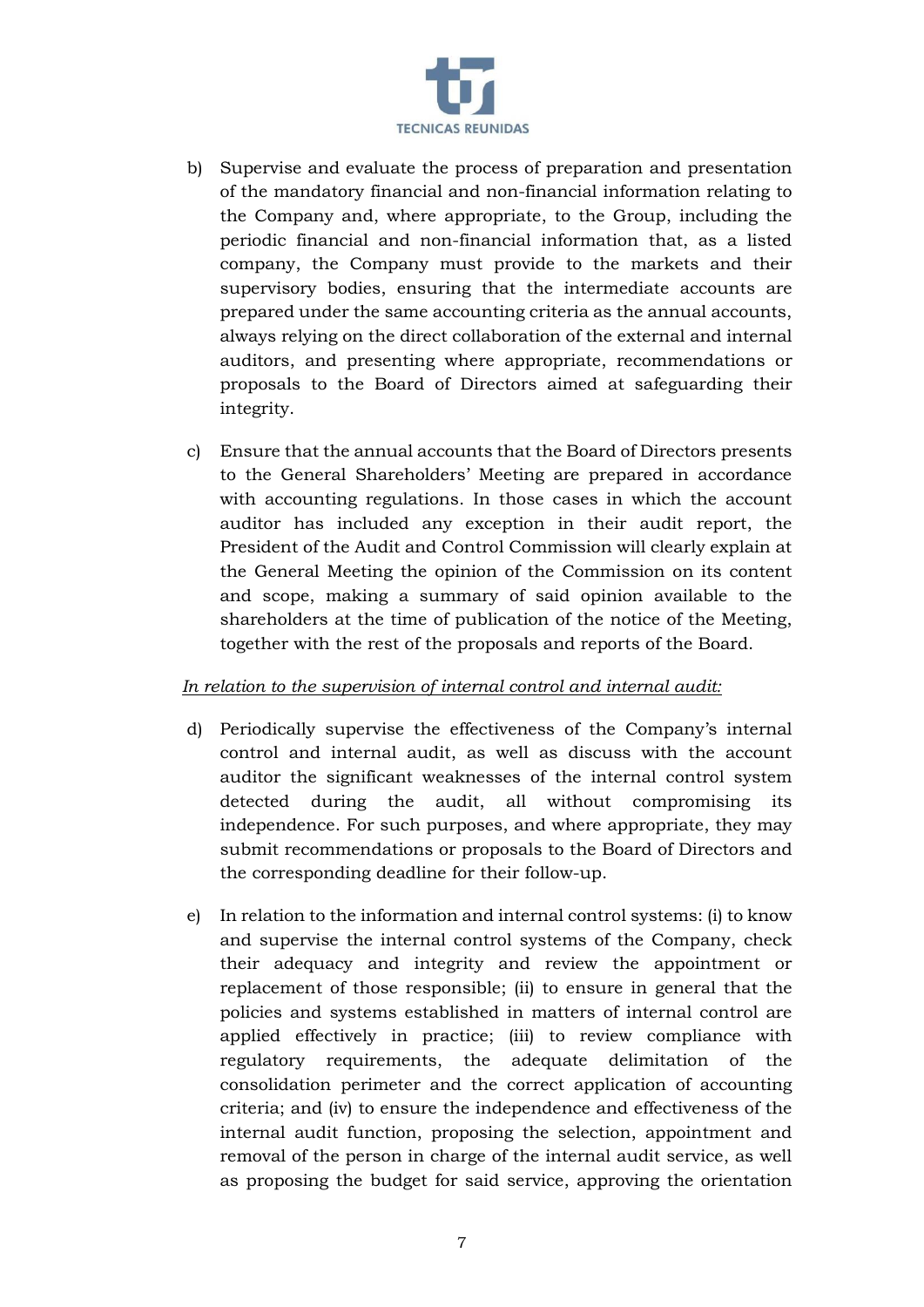

and the annual work plan, ensuring that its activity is mainly focused on the relevant risks of the Company (including reputational risks), receiving periodic information on its activities and verifying that senior management takes into account the conclusions and recommendations of its reports.

f) Supervise the unit that assumes the internal audit function that ensures the proper functioning of the information and internal control systems.

The head of the unit that assumes the internal audit function will present its annual work plan to the Audit and Control Commission for approval, inform it directly of its execution, including possible incidents and limitations to the scope that may arise in its development, as well as the results and the follow-up of its recommendations, and submit an activities report at the end of each fiscal year.

g) Establish and supervise a mechanism that allows employees and other persons associated with the Company, such as directors, shareholders, suppliers, contractors or subcontractors, to report any potentially significant irregularities, including those affecting finances and accounting, or of any other nature, related with the company that they notice within the Company or its Group. This mechanism must guarantee confidentiality and, in any case, provide for cases in which communications may be made anonymously, respecting the rights of the whistleblower and the reported party.

#### *In relation to the account auditor:*

- h) Submit to the Board of Directors the proposals for the selection, appointment, re-election and replacement of the account auditor, taking responsibility for the selection process in accordance with the provisions of the applicable regulations, as well as the conditions of their hiring and for this purpose, they must:
	- 1º. define the auditor selection procedure and
	- 2º. issue a reasoned proposal that will contain at least two alternatives for the selection of the auditor, except if the auditor is re-elected.
- i) Regularly collect information from the auditor on the audit plan and its execution, in addition to preserving its independence in the exercise of their duties.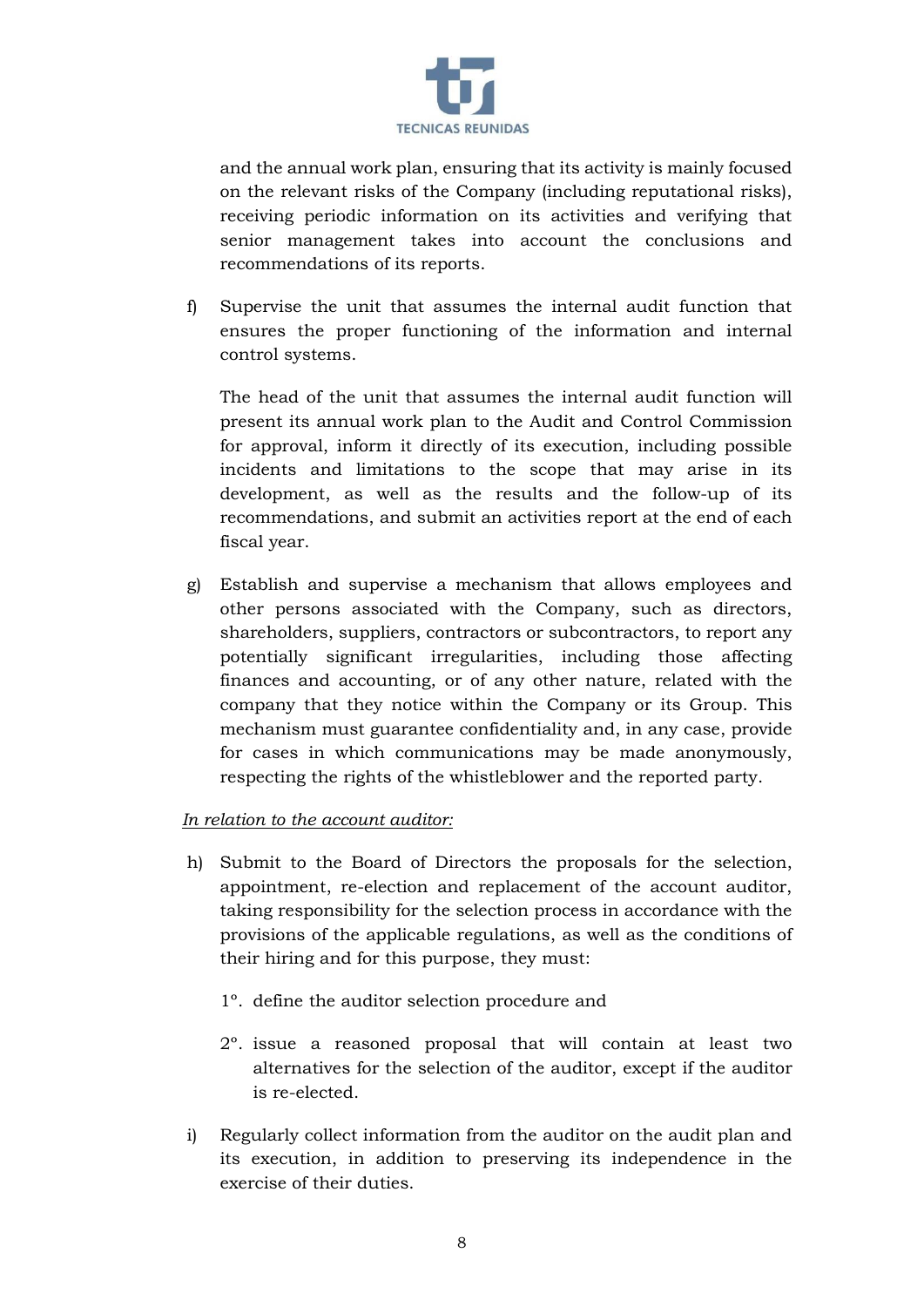

- j) Establish the appropriate relationships with the external auditor to receive information on those matters that may pose a threat to its independence, in particular as regards the discrepancies that may arise between the account auditor and the Company's management, for examination by the Commission, and any others related to the process of carrying out the auditing of accounts and, where appropriate, the authorization of services other than those prohibited in the terms provided in the applicable regulations, as well as those other communications provided for in the legislation of auditing of accounts and in auditing standards.
- k) In any event, in accordance with the provisions of the regulations governing the activity of the auditing of accounts and other auditing standards, the external auditors must provide them annually with a declaration of their independence in relation to the Company or entities linked to it directly or indirectly, as well as detailed and individualized information on the additional services of any kind provided and the corresponding fees received from these entities by the external auditor or by the persons or entities linked to it.
- l) Provide an annual report, prior to issuing the account audit report, expressing an opinion on whether the independence of the account auditors or audit firms is compromised. This report must contain the reasoned assessment of the provision of each and every additional service referred to in the previous point, both individually and as a whole, other than the legal audit and in relation to the regime of independence or the regulations governing the activity of auditing accounts. This report must be published on the Company's website sufficiently in advance of when the Ordinary General Meeting is held.
- m) In relation to the external auditor: (i) in the event of resignation of the external auditor, examine the circumstances that led to it; (ii) ensure that the remuneration of the external auditor for their work does not compromise their quality or independence; (iii) ensure that the Company communicates the change of auditor as other relevant information to the National Securities Market Commission and accompanies it with a statement on the eventual existence of disagreements with the outgoing auditor and, if there were any, their content; and (iv) ensure that the external auditor holds an annual meeting with the full Board of Directors to report on the work carried out and on the developments of the Company's accounting and risk situation.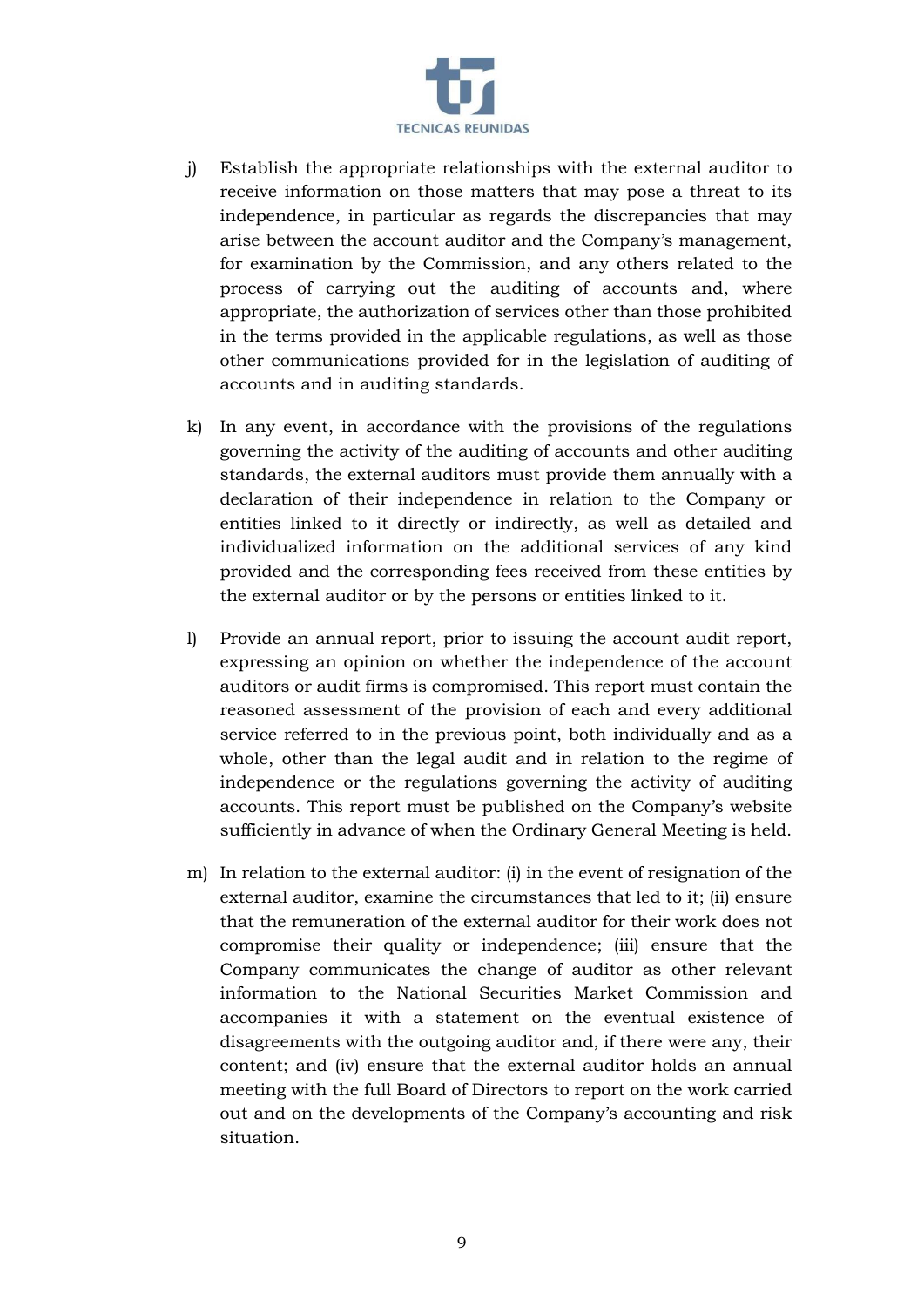

- n) Supervise compliance with the audit contract, ensuring that the opinion on the annual accounts and the main contents of the audit report are drawn up clearly and precisely. Also to evaluate the results of each audit and ensure that the Company and the external auditor respect the current regulations on the provision of services other than auditing, the limits to the concentration of the auditor's business and, in general, all other regulations established to ensure auditor independence.
- o) Draw up a final evaluation of the auditor's performance and how it has contributed to the quality of the audit and the integrity of the financial information.

#### *In relation to the supervision of risk management and control:*

- p) Monitor and assess the effectiveness of financial and non-financial risk management and control systems related to the Company and, where appropriate, the Group, including operational, technological, legal, social, environmental, political and reputational issues or those related to corruption.
- q) Directly supervise the internal risk control and management function.
- r) Reassess, at least annually, the list of the most significant financial and non-financial risks and assess their tolerance level, proposing their adjustment to the Board of Directors, if applicable.
- s) Hold a meeting with the heads of the business units at least annually, in which they explain business trends and associated risks.
- t) Be aware of the tax policies applied by the Company. In this sense, receive information from the person responsible for tax matters on the tax policies applied, at least prior to the formulation of the annual accounts and the presentation of the Corporate Income Tax return and, when relevant, on the tax consequences of corporate operations whose approval is submitted to the Board of Directors.
- u) Control and supervise compliance with the risk control and management policy, directly or through one or several sub-Commissions created for this purpose.

The Audit and Control Commission will carry out the functions provided for in this section in coordination, as necessary, with the Management and Risks Commission.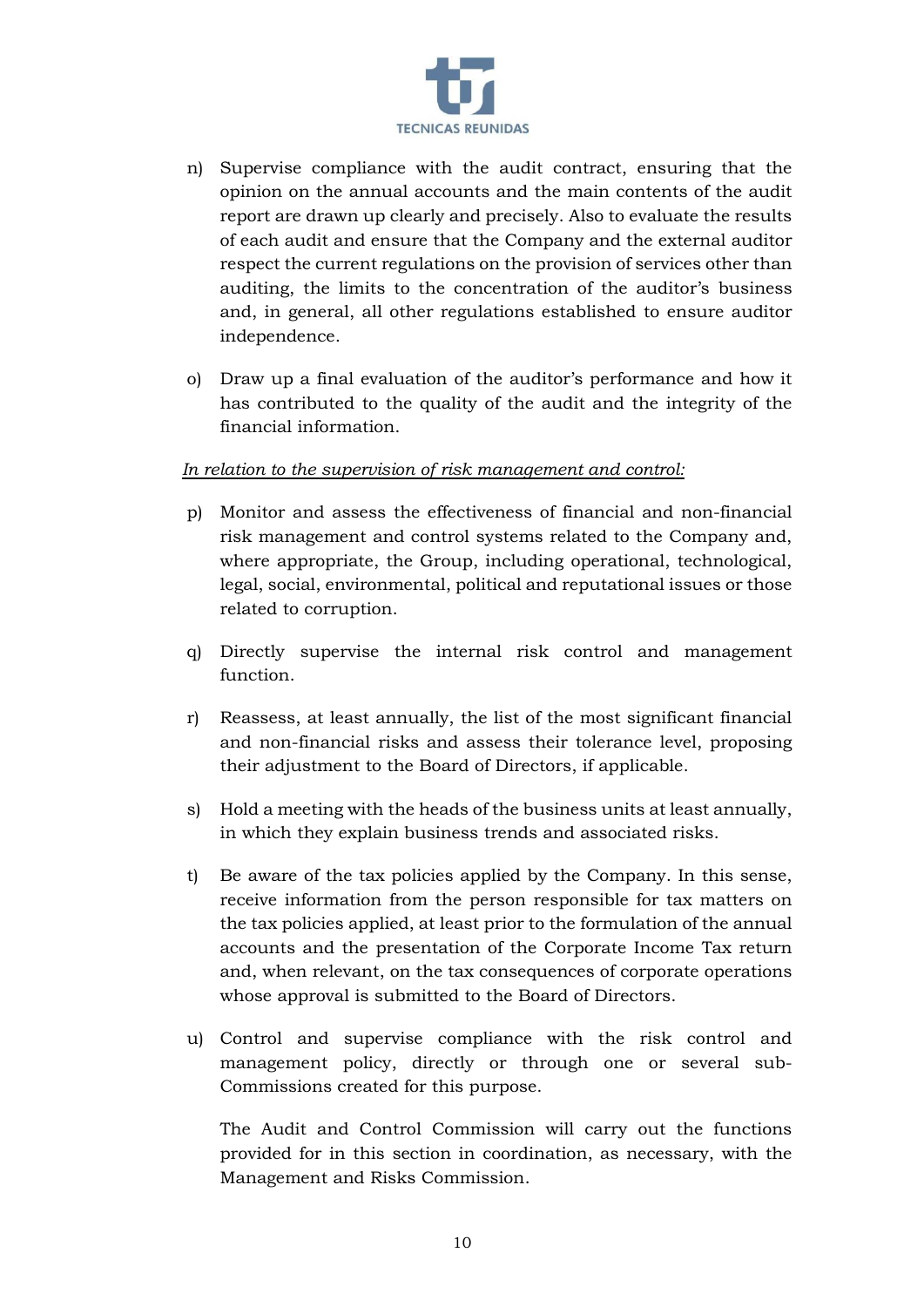

# *In relation to the supervision of corporate governance, internal codes of conduct and sustainability:*

- v) Supervise compliance with the Company's policies and rules regarding corporate governance as well as the Company's internal codes of conduct. In particular, the Audit and Control Commission will: (i) supervise compliance with the Internal Code of Conduct in the Securities Markets, these Regulations, Audit and Control Commission Regulations, if applicable, other internal codes of conduct and, in general, of the Company's governance rules, making the necessary proposals for their improvement and ensuring that the corporate culture is aligned with its purpose and values; (ii) supervise the application of the general policy regarding the communication of economic-financial, non-financial and corporate information, as well as communication with shareholders and investors, voting advisers and other stakeholders. It will also monitor the way in which the Company communicates and relates to small and medium shareholders; and (iii) periodically evaluate and review the Company's corporate governance system, in order for it to fulfill its mission of promoting the corporate interest and take into account, as appropriate, the legitimate interests of the remaining stakeholders.
- w) Supervise compliance with the policies and rules of the Company regarding environmental and social sustainability. In particular, the Audit and Control Commission will: (i) periodically evaluate and review the Company's corporate social responsibility and sustainability policy in environmental and social matters, in order for it to fulfill its mission of promoting social interest and take into account, as appropriate, the legitimate interests of the remaining stakeholders; (ii) supervise that the Company's practices in environmental and social matters conform to the strategy and policy established; and (iii) supervise and evaluate the relationship processes with the different stakeholders.

#### *Other duties:*

- x) Supervise the organization and operation of the Company's Regulatory Compliance system and area.
- y) Prior to their approval by the General Meeting or the Board of Directors, inform on Related-Party Transactions and supervise the internal procedure established by the Company regarding the Transactions whose approval may have been delegated in accordance with applicable regulations.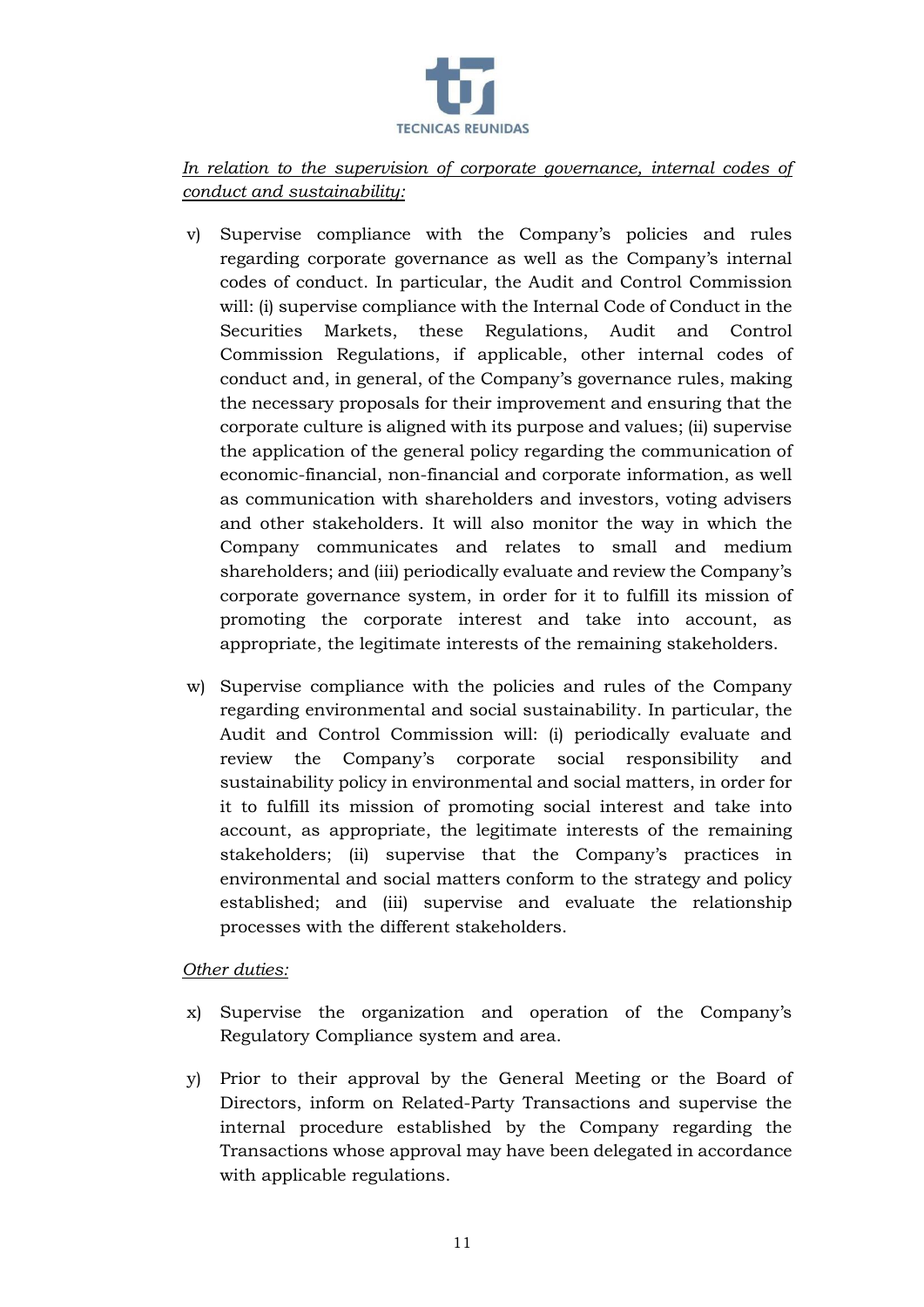

- z) Inform the Board of Directors, prior to agreeing on the corresponding decisions, on all matters provided for by Law, the Bylaws and the Board Regulations and, in particular, on:
	- a. The financial information and management report, which will include mandatory non-financial information that the Company must periodically make public, when applicable.
	- b. The creation or acquisition of interests in entities of special purpose or domiciled in countries or territories that are considered tax havens.
	- c. The economic conditions and accounting impact and, if appropriate, proposed exchange ratio of structural and corporate modification operations that the Company intends to undertake.
	- d. Any other general or specific functions involving reports and proposals that are entrusted by the Board of Directors or that are established by the regulations in force at any time.

Likewise, Article 13.5 of the Board Regulations provides that the Commission will prepare an annual report on its operation highlighting the main events that have arisen, if any, in relation to its functions. In addition, when the Commission deems it appropriate, it will include in said report proposals to improve the Company's governance rules.

As regards its organization and operation, the Commission has analyzed the convenience and usefulness of having its own Regulations and agreed to approve these in accordance with the provisions in Section 2 of the Technical Guide 3/2017.

In particular, during the 2021 fiscal year, the Audit and Control Commission carried out the following activities:

#### In relation to the supervision of financial and non-financial information

• The individual and consolidated annual accounts were reported favorably by the Commission for consideration and, where appropriate, approval by the Board of Directors. The previous debate focused on certain issues that were considered especially relevant, highlighting for these purposes the impact of COVID-19 on the Group's activity.

Likewise, the external auditors, Deloitte and PricewaterhouseCoopers (PwC), stated that during the co-audit work, no significant risks were revealed in addition to those identified in the planning process and presented at a previous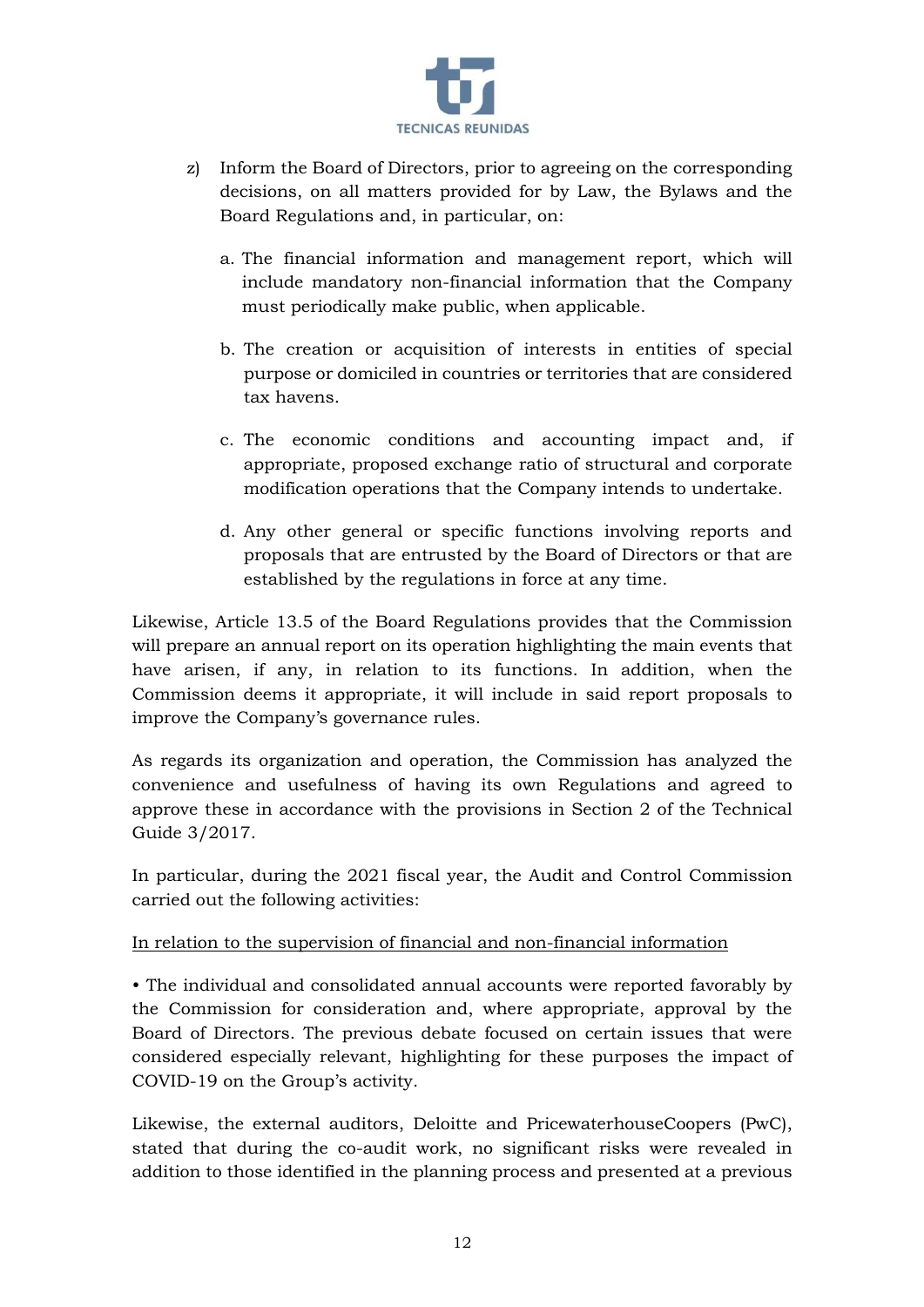

meeting in 2020 and confirmed that there had been no disagreement or scope limitation occurred during the co-audit process.

•The Commission unanimously agreed to submit to the Board of Directors the proposal for the application of the result for the year ended December 31, 2020.

• The statement to be submitted to the CNMV was prepared, which stated that the Commission would report favorably to the Board of Directors regarding the Annual Financial Report corresponding to the fiscal year 2020, for its approval and submission to the CNMV.

The Commission has periodically supervised the progress of the audit work, with the external auditors appearing, where appropriate, to report on issues such as: (i) recommendations for improvement; (ii) estimations regarding projects; (iii) effects of COVID-19 and the corresponding breakdowns; (iv) estimate of project cash flows; (v) progress of main projects; (vi) situation of covenants and status of litigation and arbitration processes, as well as the tax situation (vii) audit work planning and (viii) periodic public information concerning the first six months of 2021 (after the Commission received an opinion on limited review of that information on the first six months from the external auditors and after the internal auditor had presented the most notable events of the first quarter of 2021 to the Commission).

Likewise, at the last 2021 Commission meeting, it was informed by the external auditors, PwC and Deloitte, of the conclusions of the preliminary review of the 2021 audit, also reviewing relevant issues for the closing. All this with the intervention of the directors, who expressed their various opinions.

At its meetings, the Commission has supervised various issues related to financial and non-financial information and, among others: (i) the advancement of data at the year's close; (ii) the Group's treasury situation, in which regard various statements were made by the directors to make certain clarifications or questions; (iii) financial presentations to analysts; (iv) analysis of tax risks; (v) presentations by the regulatory compliance area; (vi) the situation of the Group's subsidiaries and (vii) the presentation of the Development Plan for the Sustainability Policy.

The Commission has been periodically informed about the Company's internal control system of financial information (SCIIF). Specifically:

• During fiscal year 2021 and as regards the Company's SCIIF, the Audit and Control Commission has analyzed and supervised the efficiency of the internal control systems and has been informed by the internal auditor of the progress made in the review process throughout a series of meetings. The internal audit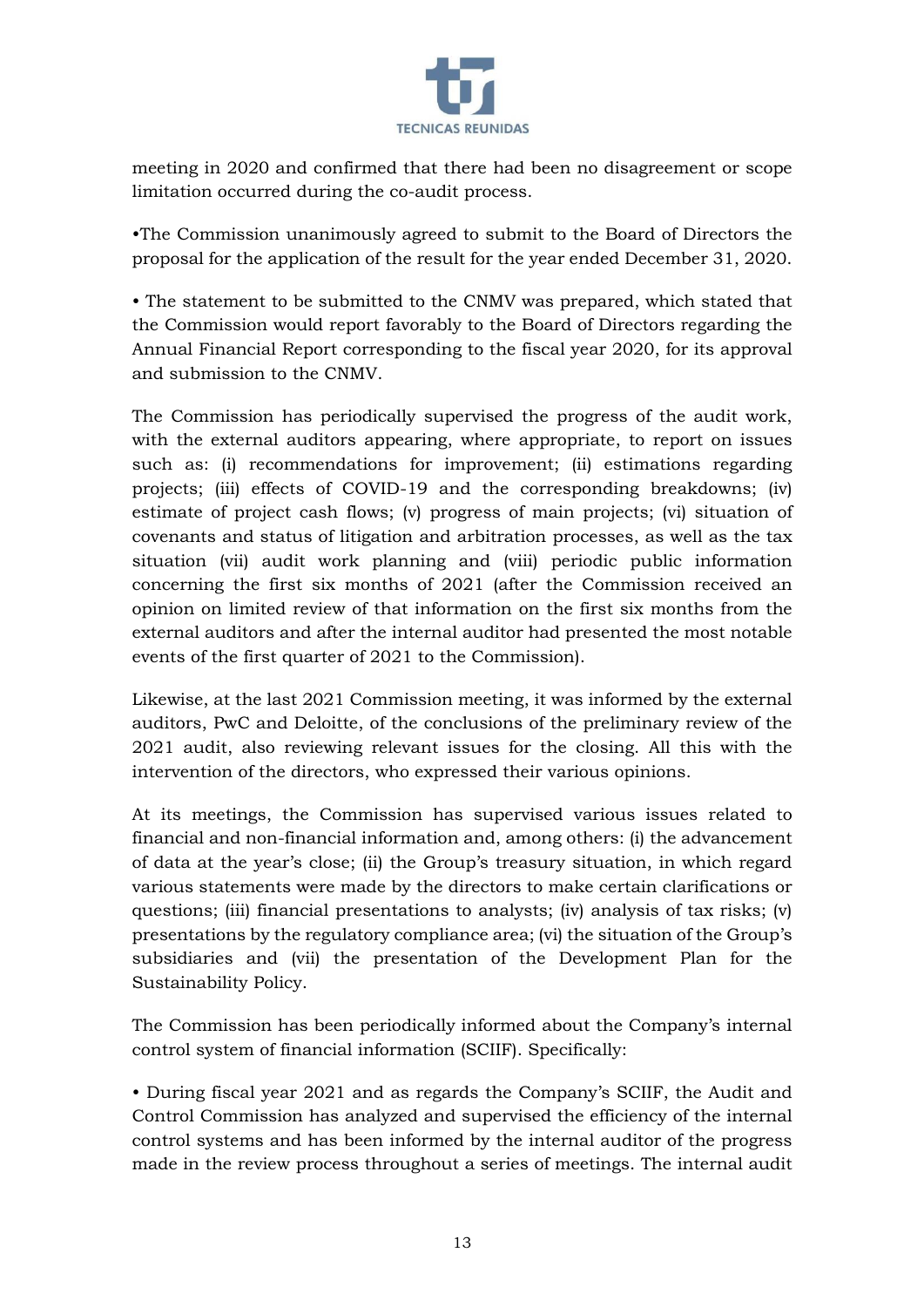

has reviewed the information reported by the SCIIF at the close of the second quarter. This review focused on the processes that included opinions and estimates that were essential to the accounting record.

• The Commission has supervised monitoring, study and analysis of the process opened to strengthen the Company's financial capacity, with support from the SEPI (State-Owned Industrial Holding Company), derived from the situation generated by COVID-19.

Additionally, the Commission has periodically monitored and supervised other matters:

• Group regulatory compliance, including an analysis of its implementation and application during fiscal year 2021. As regards the above, the Commission approved the Annual Plan and budget for fiscal year 2021, the Code of Ethics for the supply chain and the Criminal Compliance Policy.

• Recognition of assets in negotiation for change orders, claims and chargebacks, in some cases with the collaboration of the internal auditor in their meetings.

#### In relation to the supervision of internal control and internal audit

The Commission was informed of the budget for the Internal Audit Department for the year 2021.

The Commission unanimously approved the Report on Related-Party Transactions corresponding to the year ended December 31, 2020, which would be submitted to the Board of Directors.

#### In relation to the account auditor

At its meeting held on February 25, 2021, the Commission approved the nonfinancial information statement, as an integral part of the management report, in which it summarizes the activity of the Company and its consolidated Group in matters of sustainability and its application throughout the fiscal year.

#### In relation to the supervision of risk management and control

The Commission has been periodically informed of various matters within its sphere of competence and, among others, the following:

• The objectives of the area for the 2021 fiscal year and, in particular: annual plan of the regulatory compliance area (review of existing policies or procedures, implementation of new policies, Annual Training Plan, Annual Communication Plan, Control Map, assessment of the Criminal Compliance Management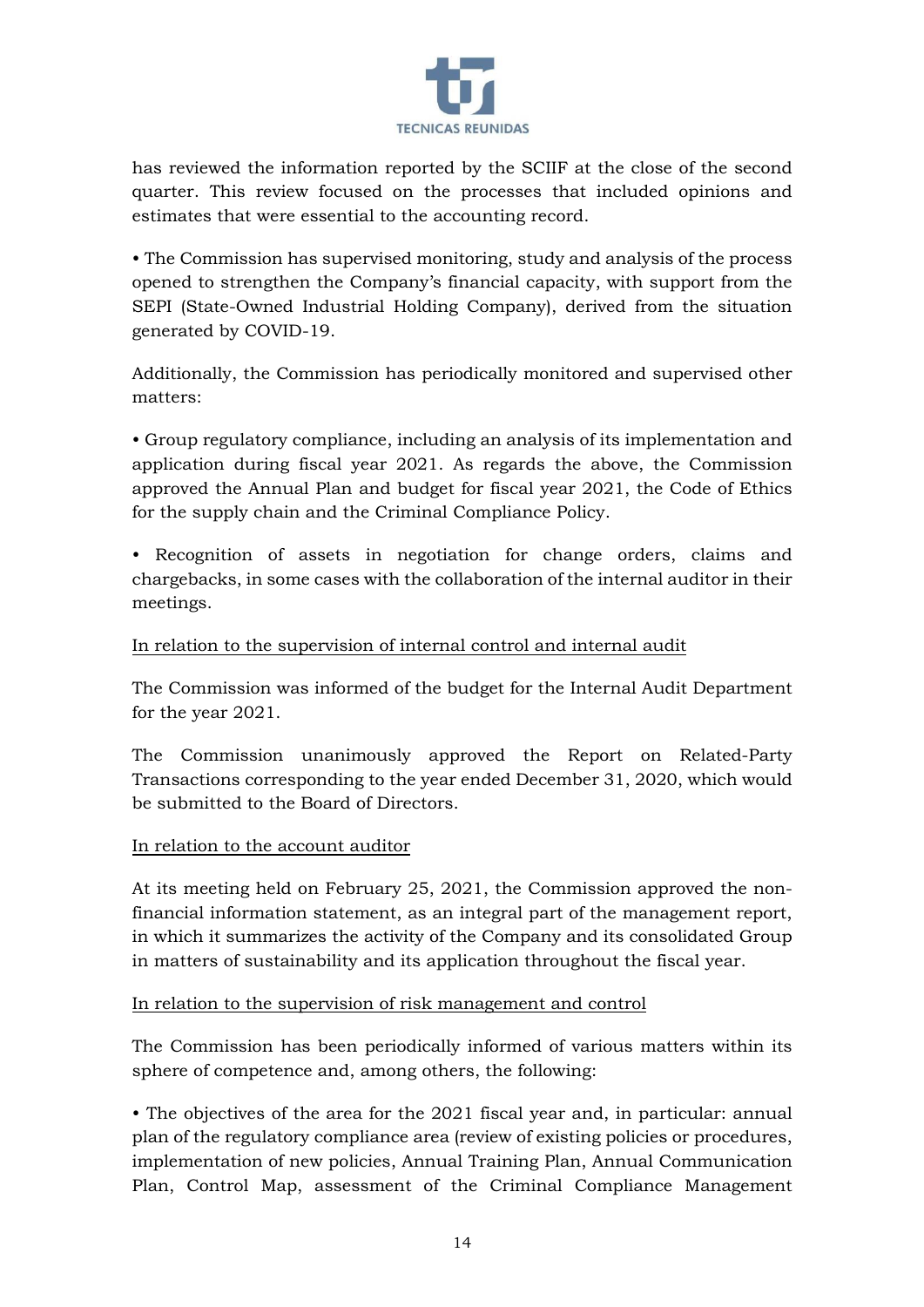

System (SGCP) performance, Internal SGCP Audits, Compliance and Procedure Reports for entities under control) and the compliance status of the same, design of the Compliance Management System, which includes the design aspects (presentation of the Code of Ethics for the supply chain, deployment of the SGCP in subsidiaries and a series of improvements in the Code of Conduct of employees and the claims channel, as well as the review and update of the Criminal Compliance Policy and the Crimes and Expected Behavior Catalog and the Gift and Hospitalities Policy), implementation and monitoring (implementation of the Third-Party Integrity Evaluation Process and Policy, integration of compliance clauses in the General Purchasing Conditions, deployment of the Criminal Compliance Management System in subsidiaries and renewal of the document manager to safeguard "Documented Information" aligned with ISO standards and regulations and implementation of a Remedial Action Plan (RAP) requested by Saudí Aramco to reinforce control mechanisms, procedures and policies applicable to project operations in Arabia) and training (a Conflict of Interests Statements Campaign was launched, the Code of Conduct in course was updated and an internal evaluation of the SGCP was conducted).

In this regard, the Commission was periodically informed about the status of implementation of the Regulatory Compliance objectives, as well as the open files and their status, by communications received through the Code of Conduct Mailbox.

• In June 2021, the head of the Compliance Department submitted the Annual Activities Report for the 2020 fiscal year, which dealt with aspects regarding Due Diligence processes (100% of the Due Diligence processes requested by third parties from Técnicas Reunidas were passed). Likewise, the Third-Party Integrity Evaluation Policy was reviewed and approved and a new policy was implemented in the Subcontracts and Procurement Department, the resources available to the Compliance Department, the training activities for managers and employees (4,300 of the 6,500 eligible employees attended a course on the Code of Conduct, a training course was conducted for Board members on the responsibility of administrators and a "Conflict of Interests" statement was requested of 339 employees), certain procedures/policies were drawn up (Risk Assessment in Oman, Kuwait, UAE and Bahrein) and claim channel information was updated.

• The Head of Regulatory Compliance provided updated information on the operation of the Compliance Department to the Audit and Control Commission in the meeting held on September 16, 2021. In particular, it dealt with the need to deploy the Criminal Compliance Management System (SGCP) in Group subsidiaries and informed the members of the Commission about the Code of Ethics of the supply chain and the Compliance Clause to be included in the new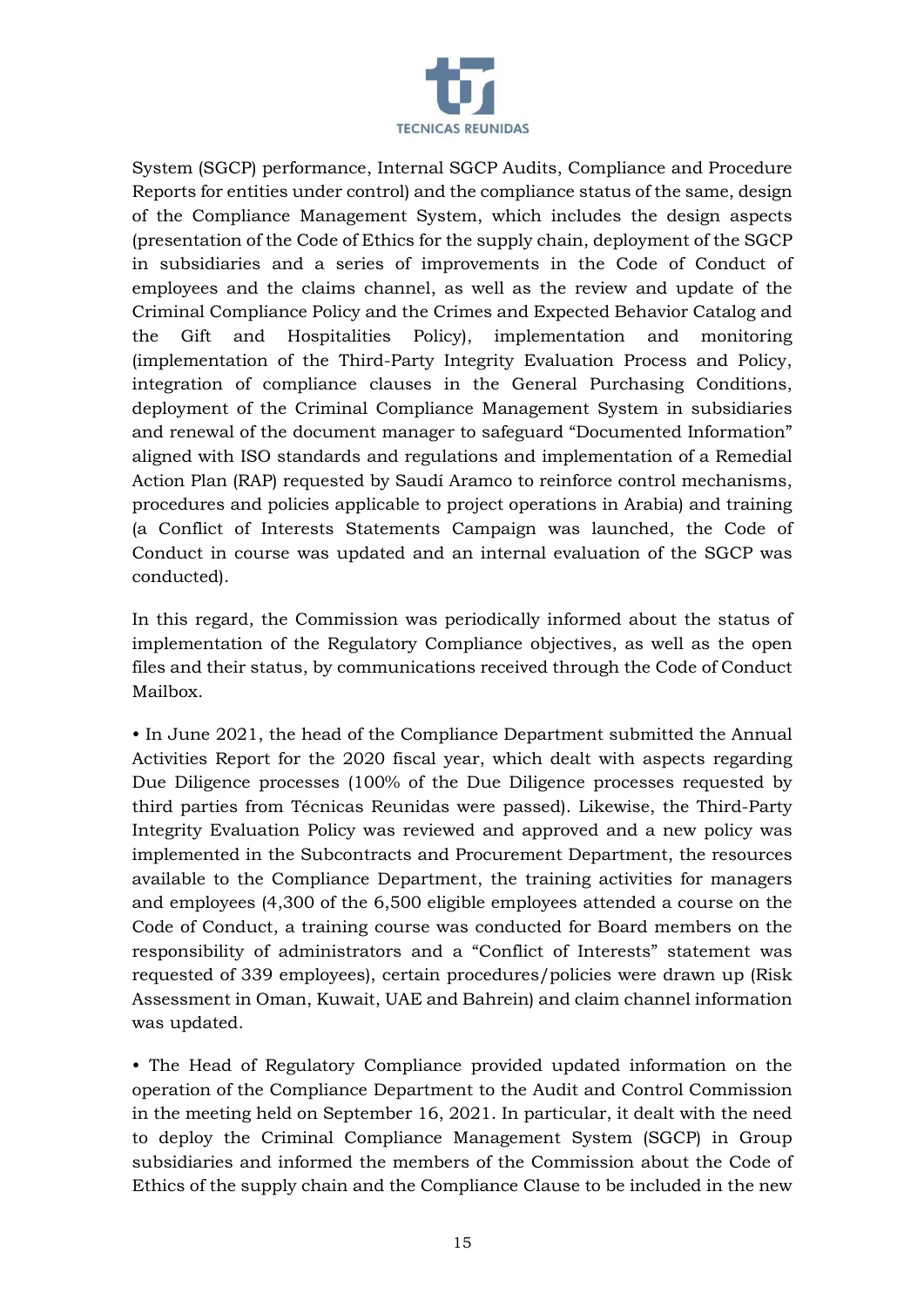

purchasing conditions so they could be studied and approved of the Commission.

Likewise, the Commission has been informed at various meetings by the Finance Department regarding a variety of fiscal matters, such as the Manual of Fiscal Risks in relation to the taxes for fiscal year 2020, continuation of the one implemented in 2019, the purpose of which is to detect potential problems and mitigate or eliminate their consequences. Along the same lines, the risk analysis in 2021 focused on the gradual implementation of BEPS ("*Base Erosion and Profit Shifting*"), a criterion used throughout the OECD ("Organization for Economic Cooperation and Development") intended to make multinational business groups pay taxes in the countries they operate in according to the profit generated in each country.

# In relation to the supervision of corporate governance, internal codes of conduct and sustainability

In the session held on January 26, 2021, the internal auditor provided the Commission with the Annual Internal Audit Report for 2020, which included the following lines of action: audit of subsidiaries, SCIIF, review of income on account associated with contractual modifications and technical analysis of economic solvency of suppliers and subcontractors.

In the meeting held on May 12, 2021, the Head of Internal Audit also provided the Commission with the Internal Audit Plan, which contained the planning details of the internal audit for the year 2021, indicating the factors to be taken into consideration and the prioritizing criteria, which were monitored by the Commission.

#### Other duties

The Company's internal auditor delivered to the Commission the declarations of independence of the co-auditors, PricewaterhouseCoopers and Deloitte.

In accordance with the provisions of Article 529 quaterdecies.4.f) of the LSC, the Commission approved the Report on the Independence of the External Auditor in relation to the 2020 fiscal year.

After the President of the Commission once again explained the operation of the Company's joint audit system, implemented since 2017 by the audit firms PwC and Deloitte, a proposal was submitted for the re-election of PwC and Deloitte as joint auditors of the Company and its consolidated Group during fiscal year 2021. After a brief deliberation, it was unanimously approved to propose to the Board of Directors that it submit to the Ordinary General Meeting of Shareholders of the Company the proposal for the re-election of PwC and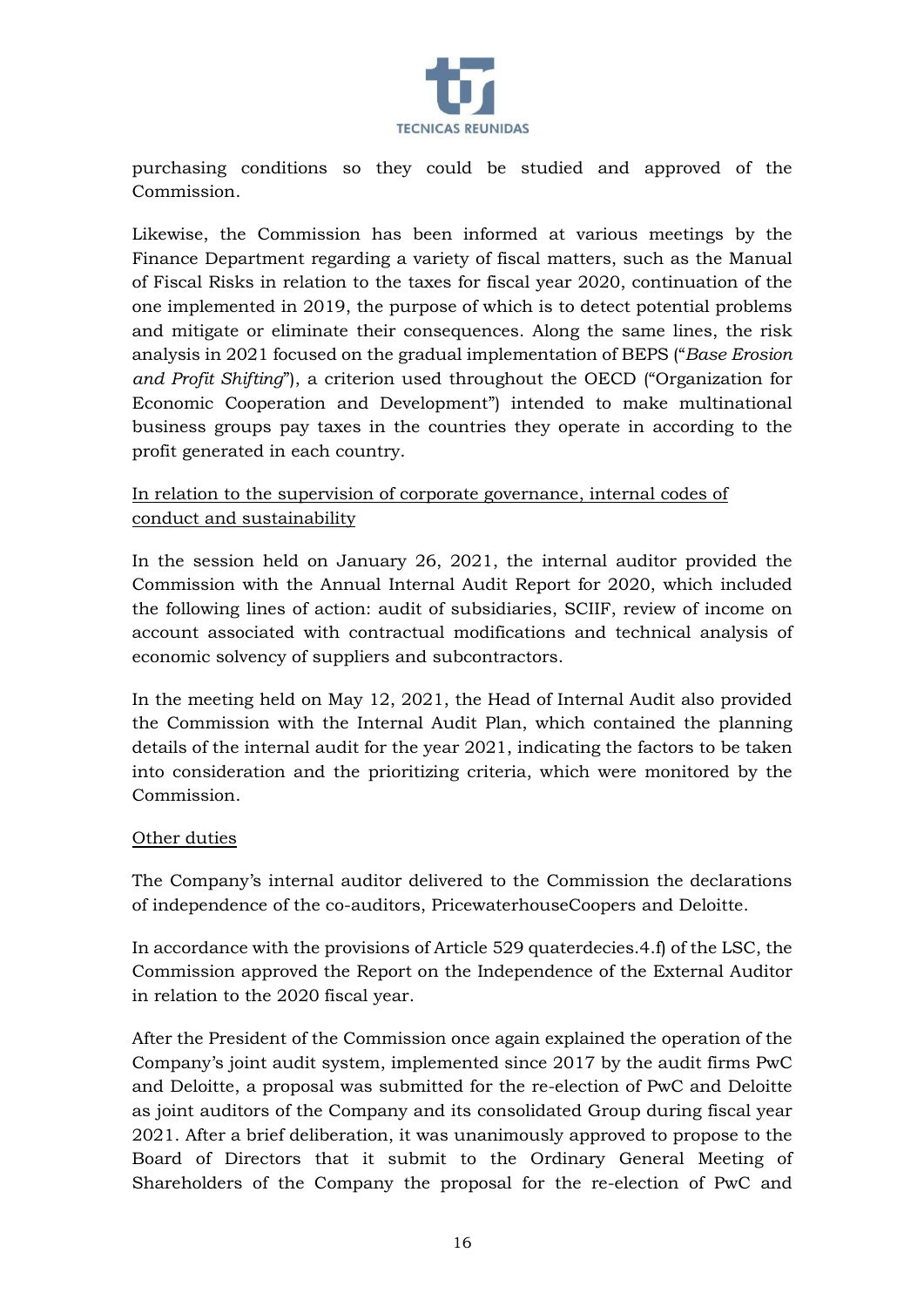

Deloitte as account auditors of the Company and its consolidated Group for the 2021 fiscal year.

The Commission was also informed of the increase in the fees of the external auditors for the auditing work, once having adjusted the estimated hours to the real hours and adjusting the CPI to the real figure. Likewise, in the meeting held on November 11, 2021, the Internal Audit Management Report was submitted to the Commission. The report dealt with an assessment of auditor independence for providing non-audit services which includes a quantitative assessment of services and, on the other hand, a qualitative assessment of the nature of each service.

#### In relation to the follow-up of the Commission's own action plans

At each session, the Commission reviewed compliance with the 2021 Annual Plan of the Audit and Control Commission.

At its last meeting, the Commission unanimously reviewed and approved the meetings schedule for 2022, as well as the annual activity plan of the Audit and Control Commission for the fiscal year 2022, which establishes the matters to be dealt with by the Commission in each meeting.

#### Approval of the Sustainability Policy Implementation Plan

In the meeting held on September 16, 2021, the Commission unanimously approved the Sustainability Plan, which consists of concrete actions and specific goals for each of the areas involved, whether individually or through mutual collaboration, in a coordinated initiative to achieve synergies and provide a global vision of the Company. The Commission counted on the external advisory services of KPMG to draw up the Company's Sustainability Plan.

The Sustainability Plan has 12 main goals, among which are climate and environmental neutrality, sustainable financing, SDG risk culture, talent diversity, equality and security, sustainability governance and culture, reputation and communication improvement, ESG score improvement, contribution to SDGs, the Code of Conduct and ESG in the supply chain.

#### Other activities

The Commission unanimously approved its operations report for fiscal year 2020 and agreed to submit it to the Board of Directors.

It also stated that during fiscal year 2021 there were no deviations with respect to the procedures adopted by the Company and that the Board of Directors was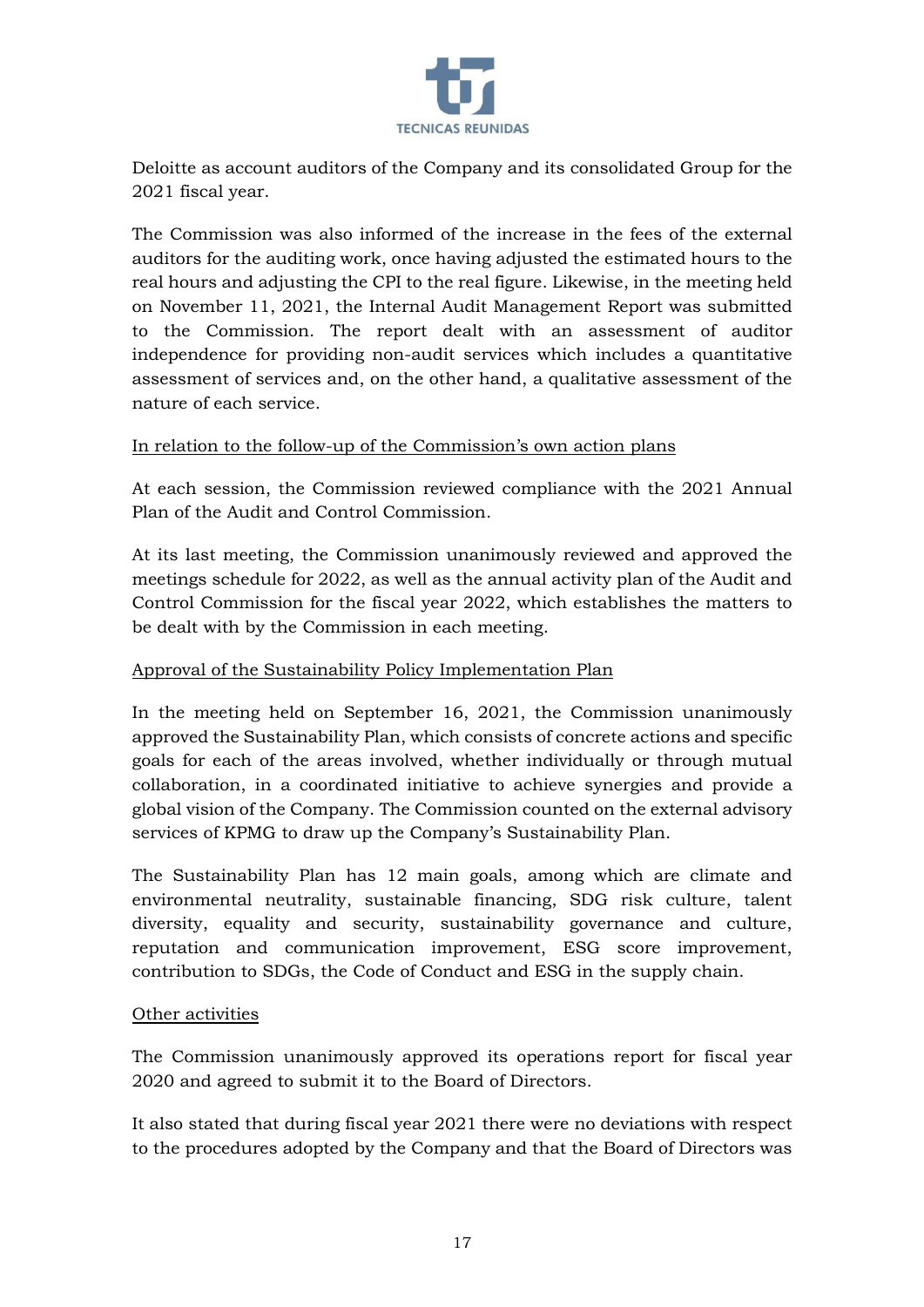

not informed of any irregularities in matters within the competence of the Commission, as evidence of such does not exist.

#### <span id="page-18-0"></span>5. MEETINGS

In accordance with the provisions of Article 13 of the Board Regulations, the Commission will meet at least eight times a year in ordinary meetings to review the periodic financial information that must be sent to the corresponding authorities, as well as the information that the Board of Directors must approve and included in its annual public documentation. It shall also meet whenever convened by its President, who must do so whenever the Board or its President requests that the Audit and Report Commission issue a report or adopt proposals and, in any event, whenever requested by any of the members of the Audit and Control Commission or is convenient for the proper performance of their duties.

Likewise, the members of the management team or staff of the Company and its Group shall be obliged to attend the meetings of the Audit and Control Commission and to provide their collaboration and access to the information available to them when the Commission so requests. The Commission may also request their attendance without the presence of any other director. The Commission may also require the attendance of the account auditors at its meetings.

Technical Guide 3/2017 recommends that managers or other directors, executive or not, should be invited to Audit Commission meetings by the President of the Commission, that their presence be strictly limited to those points of the Agenda for which they are summoned and to avoid their presence from becoming common practice instead of an occasional event when necessary. The CNMV Technical Guide 1/2019 on Appointment and Remuneration Commissions, published in February 2019, also states that the minutes of the meetings should record the entries and exits of guests and that, except in specific cases, proper justification of which must be recorded in the minutes, the guests should not attend Commission discussions or voting. The Guide applies these recommendations to Audit Commissions as well.

In addition, in accordance with the provisions of Article 13.6 of the Board Regulations and in line with the recommendations of Technical Guide 3/2017, the Audit and Control Commission may seek the advice of external experts when it deems it necessary for the proper fulfillment of its functions.

In the period from January 1, 2021 to December 31, 2021, the Audit and Control Commission met 10 times, having been convened by the Secretary by order of the President, through individual communication to each of its members.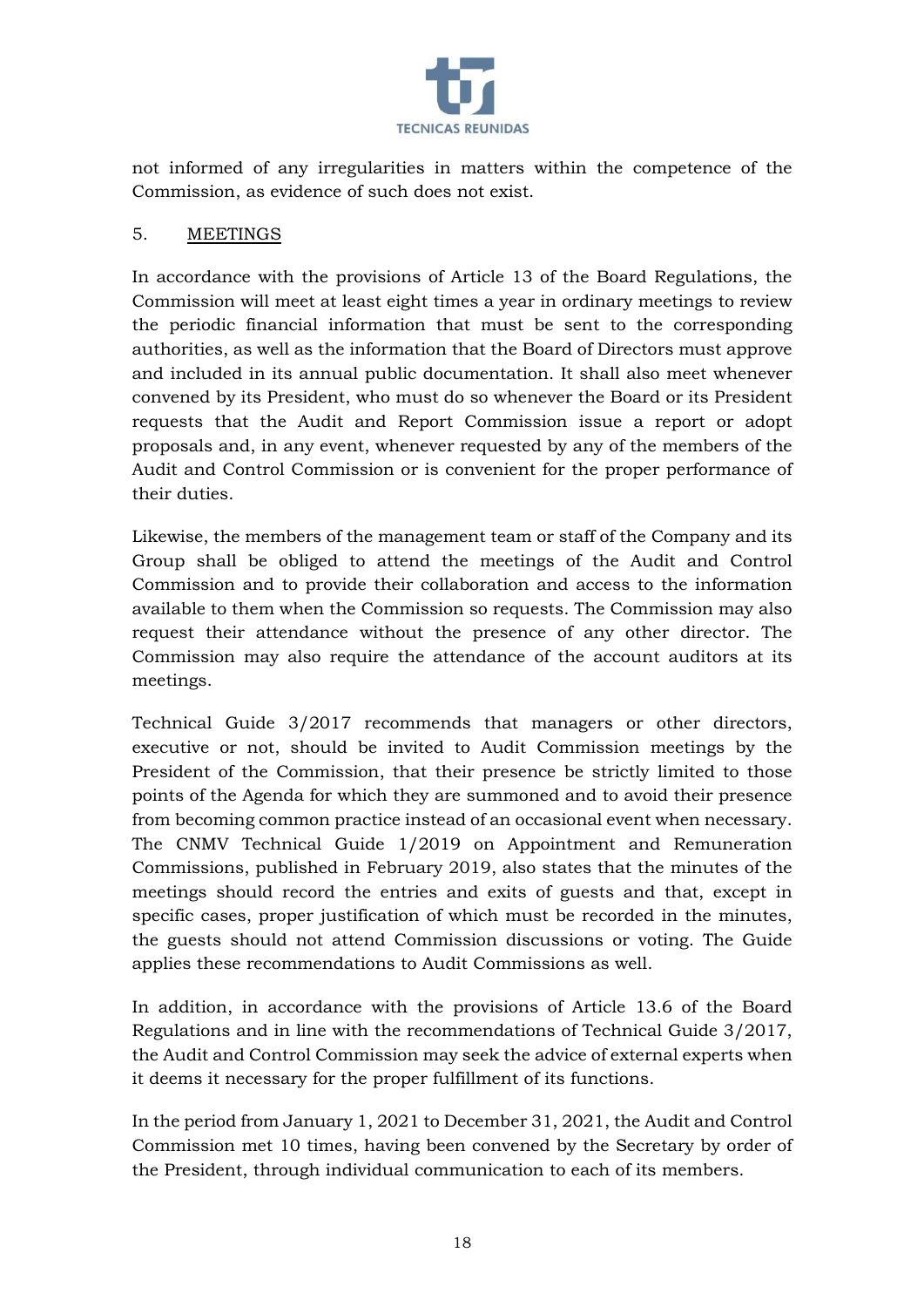

All the members of the Commission attended all the meetings held, either in person or by electronic means.

In addition to its members, the following persons attended the meetings of the Audit and Control Commission, at the invitation of the President of the Commission, to deal with certain items on the Agenda:

- Financial Manager.
- Head of Regulatory Compliance.
- Internal Auditor.
- Chief Operating Officer.
- The external auditors, Deloitte and PwC.

Specifically, the internal auditor attended all the meetings and the external auditors attended 5 meetings.

Likewise, when deemed appropriate, external advisors participated in the meetings of the Audit and Control Commission to deal with specific matters within their competence.

All those invited to the Commission were invited by the President and were present to deal with the items on the Agenda for which they were summoned. None of them attended the discussions and voting phases of the Commission meetings and the minutes of the meetings recorded the entries and exits of the various guests.

# <span id="page-19-0"></span>6. OPINION OF THE COMMISSION ON THE INDEPENDENCE OF THE AUDITOR OF ACCOUNTS

In relation to the independence of the external auditors, the Commission has received from Deloitte and PwC written confirmation of its independence from the Audit and Control Commission, as well as the information regarding the non-audit services that the external auditors provided to the Company and its Group during the 2021 fiscal year. This statement expressly states that the auditors have not encountered any of the causes of incompatibility established for that purpose in the Law on Account Auditing during fiscal year 2021; and in view of the information available, the Commission has not identified factors that endanger the independence of auditors Deloitte and PwC.

#### <span id="page-19-1"></span>7. EVALUATION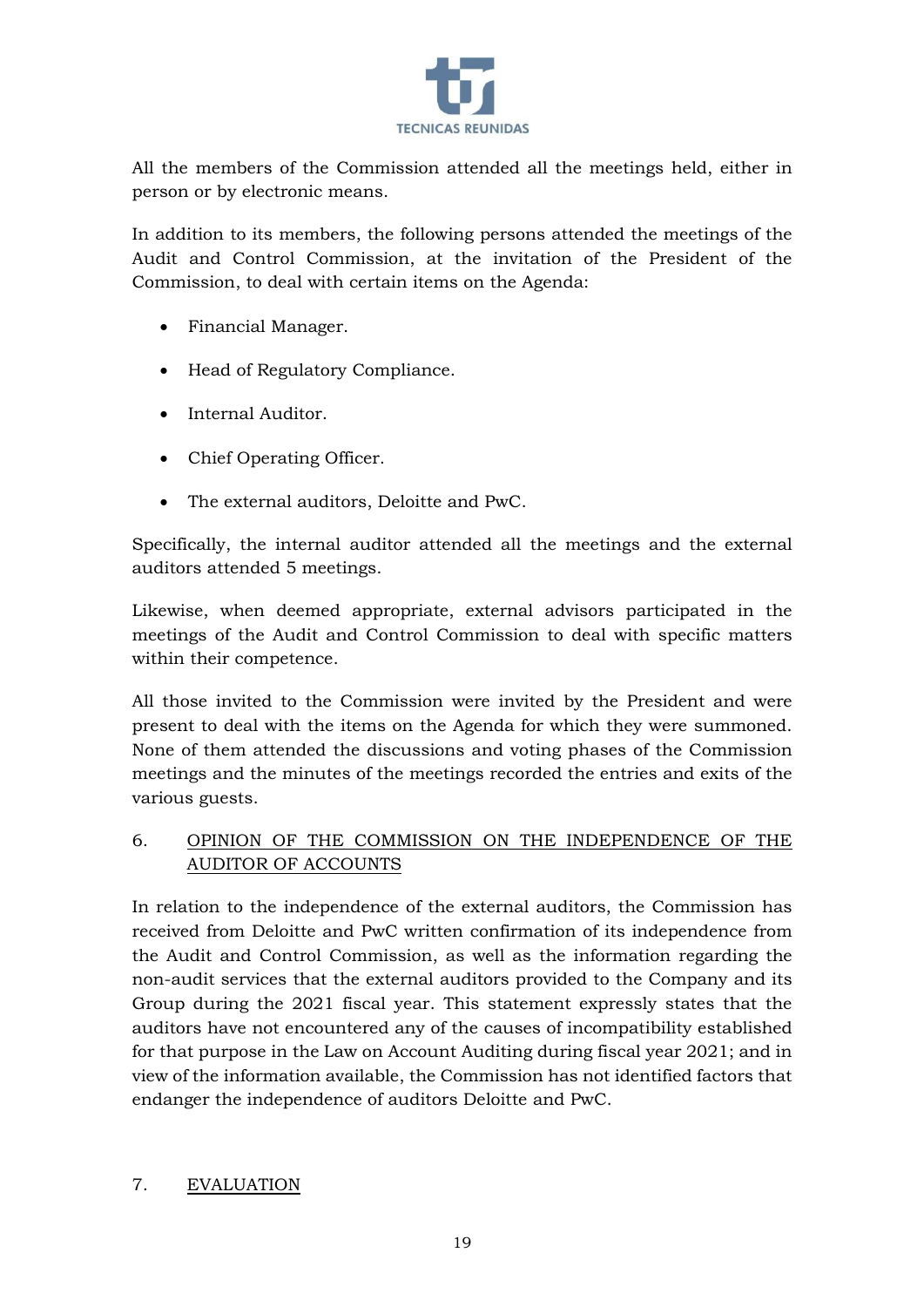

The evaluation process of the Board of Directors and its Commissions corresponding to fiscal year 2020 was carried out during fiscal year 2021 with the assistance of the external advisor Ackermann International, for which the Commission prepared and submitted its operating report corresponding to fiscal year 2020 to the Board.

It should be noted that, in general terms, the evaluation of the operation of the Board of Directors and its Commissions is the same as that of the last two years. In particular, the following aspects, among others, were very positively reviewed: the high technical qualifications and professional experience of the members, the fluid and transparent communication between members of the Board, the work climate and collaboration observed among the directors, the trust observed in the management team and the immense appreciation for and trust in the executive secretary.

# <span id="page-20-0"></span>8. CONCLUSIONS

Based on the foregoing, the Audit and Control Commission has evaluated its composition and operation during fiscal year 2021 positively, considering that:

- The composition of the Commission has been adjusted to the provisions of the LSC and its internal rules, with members having the knowledge and experience appropriate to the competencies of the Commission and the sector of activity to which the Company belongs, with the majority of its members being independent directors.
- The Commission has met more frequently than that established in Article 13 of the Board Regulations and Technical Guide 3/2017 and whenever necessary in view of the matters to be discussed at the meeting.
- All the meetings of the Commission have been attended by all its members.
- Finally, the Commission has discussed and reached agreements on matters within its competence, in an informed manner and after discussions in which there has been constructive dialogue and a critical attitude, favoring diversity of opinions, as recommended in Technical Guide 3/2017. Likewise, when necessary, the Commission has benefited from the advice of external experts.

In accordance with the foregoing, the Audit and Control Commission has complied in general terms with the rules set forth in the Law and its internal rules regarding composition, frequency of meetings, attendance and informed participation of its members, and the Commission has also dealt with the